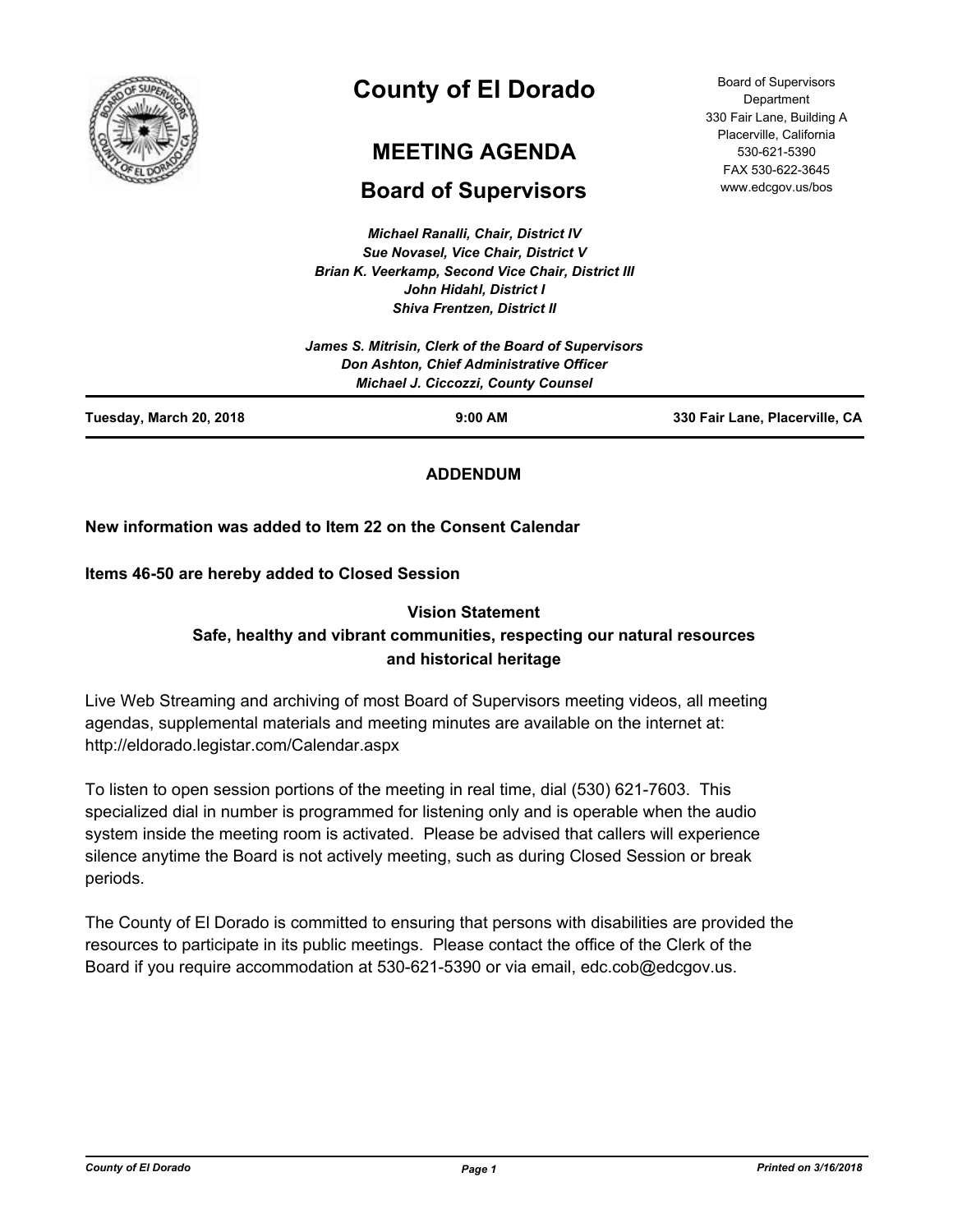The Board of Supervisors is concerned that written information submitted to the Board the day of the Board meeting may not receive the attention it deserves. The Board Clerk cannot guarantee that any FAX, email, or mail received the day of the meeting will be delivered to the Board prior to action on the subject matter.

The Board meets simultaneously as the Board of Supervisors and the Board of Directors of the Air Quality Management District, In-Home Supportive Services, Public Housing Authority, Redevelopment Agency and other Special Districts.

For Purposes of the Brown Act § 54954.2 (a), the numbered items on this Agenda give a brief description of each item of business to be transacted or discussed. Recommendations of the staff, as shown, do not prevent the Board from taking other action.

Materials related to an item on this Agenda submitted to the Board of Supervisors after distribution of the agenda packet are available for inspection during normal business hours in the public viewing packet located in Building A, 330 Fair Lane, Placerville or in the Board Clerk's Office located at the same address. Such documents are also available on the Board of Supervisors' Meeting Agenda webpage subject to staff's ability to post the documents before the meeting.

## **PROTOCOLS FOR PUBLIC COMMENT**

Public comment will be received at designated periods as called by the Board Chair.

Public comment on items scheduled for Closed Session will be received before the Board recesses to Closed Session.

Except with the consent of the Board, individuals shall be allowed to speak to an item only once.

On December 5, 2017 the Board adopted the following protocol relative to public comment periods:

Time for public input will be provided at every Board of Supervisors meeting. Individuals will have three minutes to address the Board. Individuals authorized by organizations will have three minutes to present organizational positions and perspectives and may request additional time, up to five minutes. At the discretion of the Board, time to speak by any individual may be extended.

A total of 20 minutes will be allocated for public comment during Open Forum and for each agenda item to be discussed. Public comment on certain agenda items designated and approved by the Board may be treated differently with specific time limits per speaker or a limit on the total amount of time designated for public comment. It is the intent of the Board that quasi-judicial matters have additional flexibility depending upon the nature of the issue.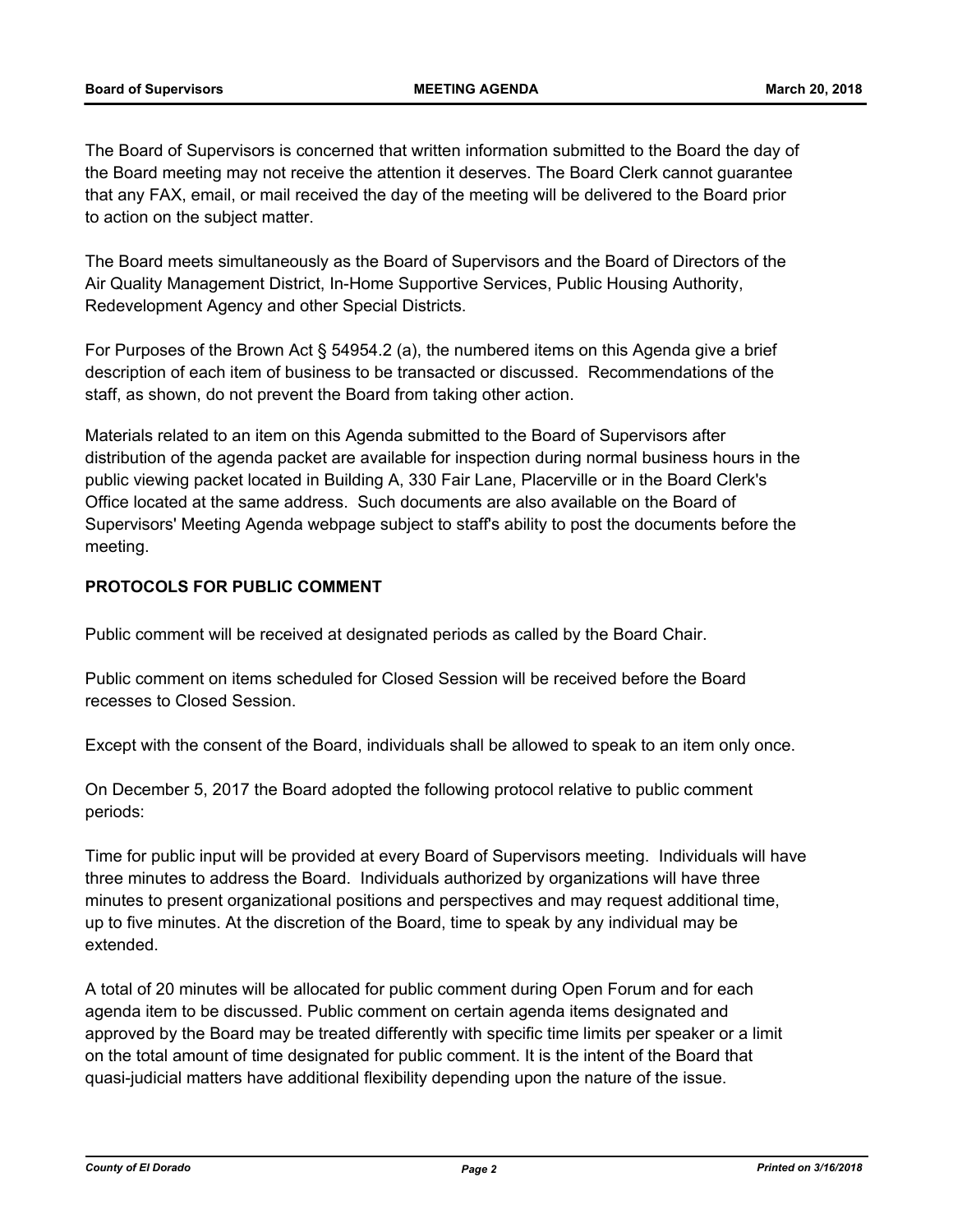Individual Board members may ask clarifying questions but will not engage in substantive dialogue with persons providing input to the Board.

If a person providing input to the Board creates a disruption by refusing to follow Board guidelines, the Chair of the Board may take the following actions.

Step 1. Request the person adhere to Board guidelines. If the person refuses, the Chair may ask the Clerk to turn off the speaker's microphone.

Step 2. If the disruption continues, the Chair may order a recess of the Board meeting.

Step 3. If the disruption continues, the Chair may order the removal of the person from the Board meeting.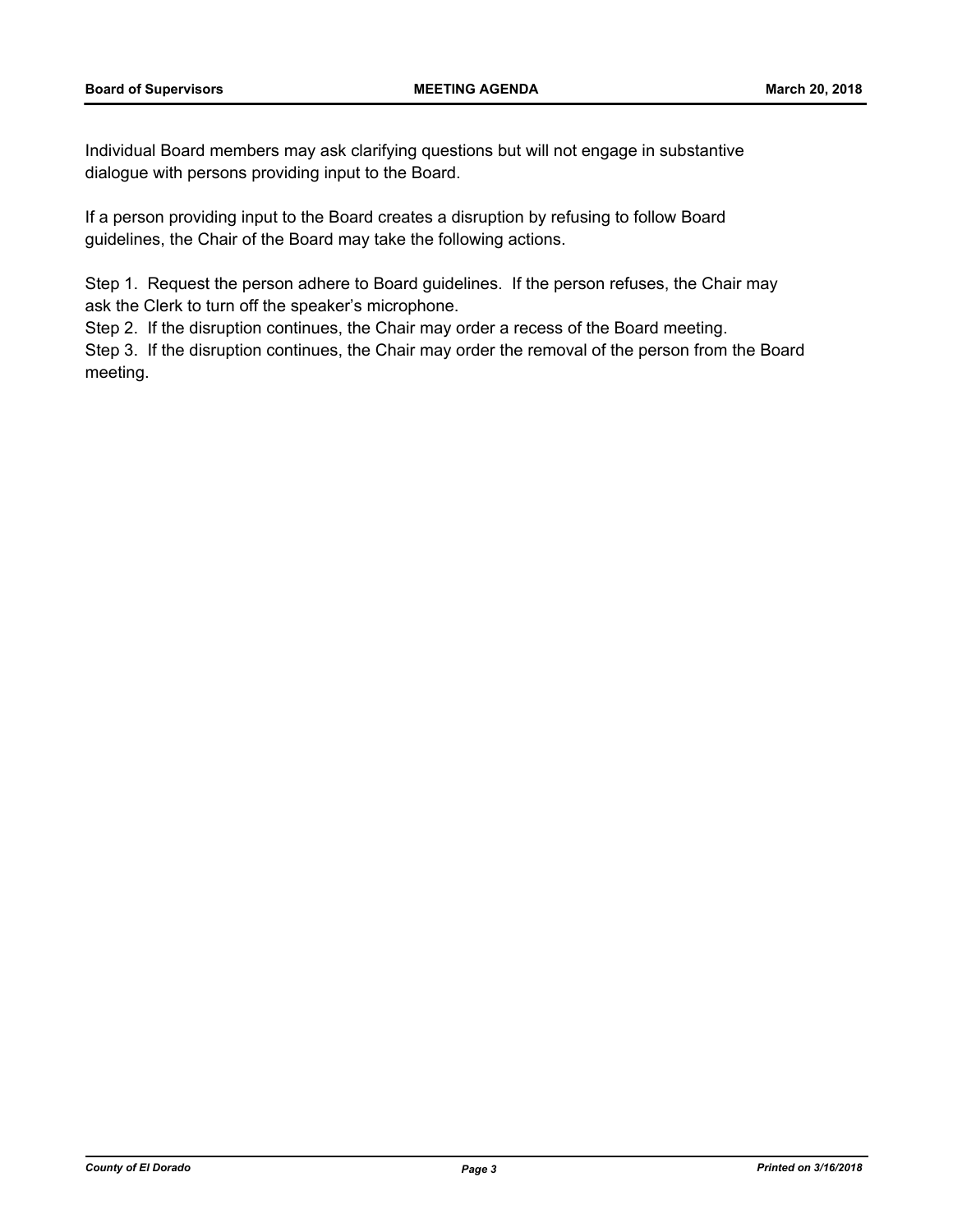## **9:00 A.M. - CALL TO ORDER**

#### **INVOCATION AND PLEDGE OF ALLEGIANCE TO THE FLAG**

#### **ADOPTION OF THE AGENDA AND APPROVAL OF CONSENT CALENDAR**

The Board may make any necessary additions, deletions or corrections to the agenda including moving items to or from the Consent Calendar and adopt the agenda and the Consent Calendar with one single vote. A Board member may request an item be removed from the Consent Calendar for discussion and separate Board action. At the appropriate time as called by the Board Chair, members of the public may make a comment on matters on the Consent Calendar prior to Board action.

#### **OPEN FORUM**

Open Forum is an opportunity for members of the public to address the Board of Supervisors on subject matter that is not on their meeting agenda and within their jurisdiction. Public comments during Open Forum are limited to three minutes per person. Individuals authorized by organizations will have three minutes to present organizational positions and perspectives and may request additional time, up to five minutes. The total amount of time reserved for Open Forum is 20 Minutes.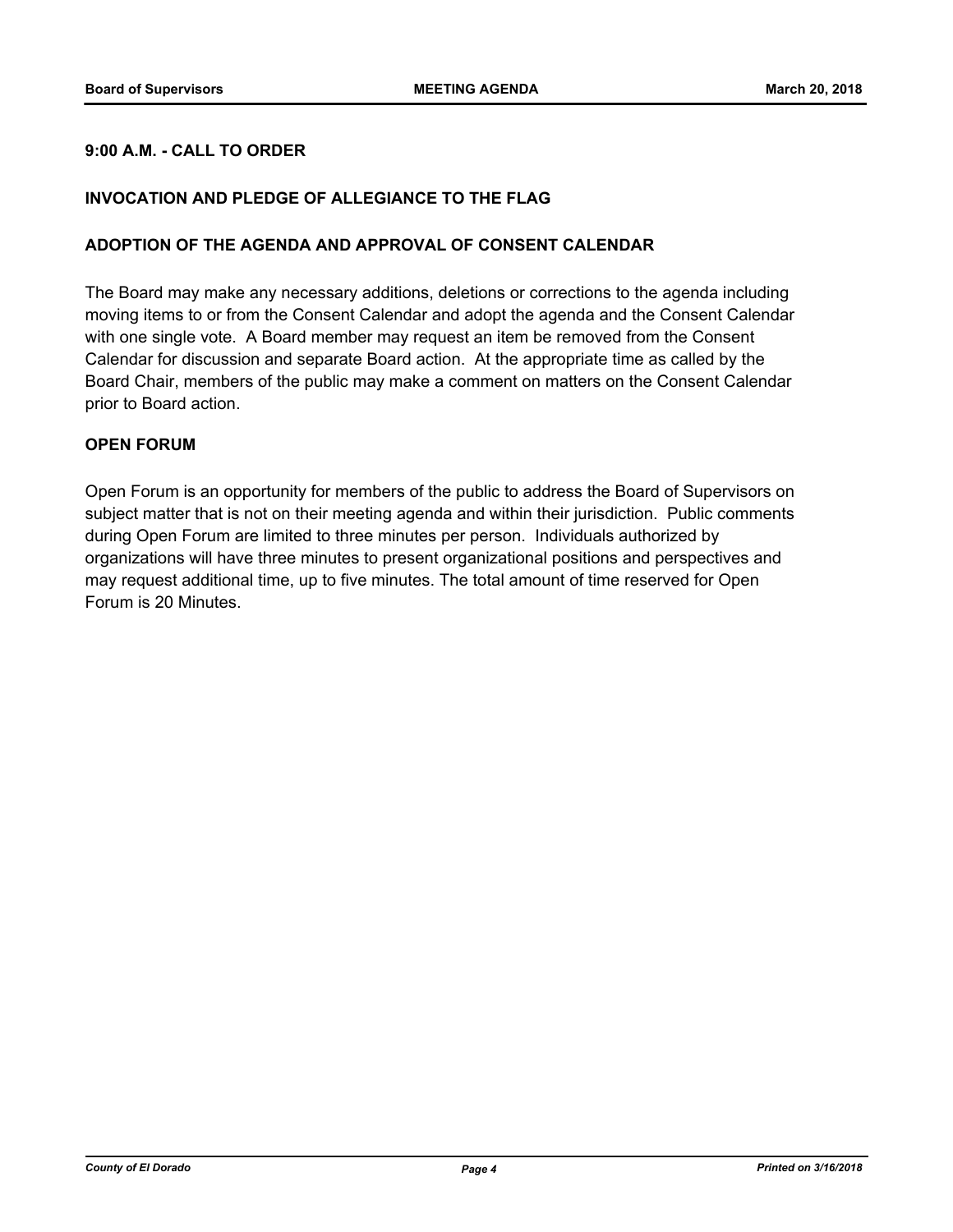#### **CONSENT CALENDAR**

**1.** [18-0429](http://eldorado.legistar.com/gateway.aspx?m=l&id=/matter.aspx?key=23774) Clerk of the Board recommending the Board approve the Minutes from the regular meeting of the Board of Supervisors on March 13, 2018.

#### **GENERAL GOVERNMENT - CONSENT ITEMS**

**2.** [18-0273](http://eldorado.legistar.com/gateway.aspx?m=l&id=/matter.aspx?key=23616) Chief Administrative Office recommending the Board: 1) Approve and authorize the Chair to sign a letter of endorsement supporting the El Dorado County Transportation Commission's grant application for Caltrans Rural Planning Assistance Program, for the development of a Community Transportation Plan for the El Dorado Hills Business Park; and 2) To authorize the allocation of up to 155 hours of County staff time, over the course of a year, in support of such efforts, pursuant to Policy A-5

Section II(A)(1) grant endorsements for non-county agencies that include a commitment of County staff time require Board approval.

#### **FUNDING:** General Fund.

**3.** [18-0431](http://eldorado.legistar.com/gateway.aspx?m=l&id=/matter.aspx?key=23776) Chief Administrative Office recommending the Board order the Auditor-Controller to disburse \$798,693.13 from the El Dorado Hills County Water District ("District") Fire Impact Mitigation Fee account to the District, or to a District account as designated by the District, to reimburse the District for expansion of Fire Station 84 in order to serve new development within the District.

> **FUNDING:** El Dorado Hills County Water District Development Impact Mitigation Fees.

**4.** [18-0339](http://eldorado.legistar.com/gateway.aspx?m=l&id=/matter.aspx?key=23682) Chief Administrative Office (CAO), Facilities Division, recommending the Board authorize the Chief Administrative Officer, or designee, to enter into negotiations with the owner(s), or their designated representative, of APN 323-400-16-000 located on Placerville Drive, Placerville and appoint the CAO, or designee, as the real estate negotiator on behalf of the County.

**FUNDING:** TBD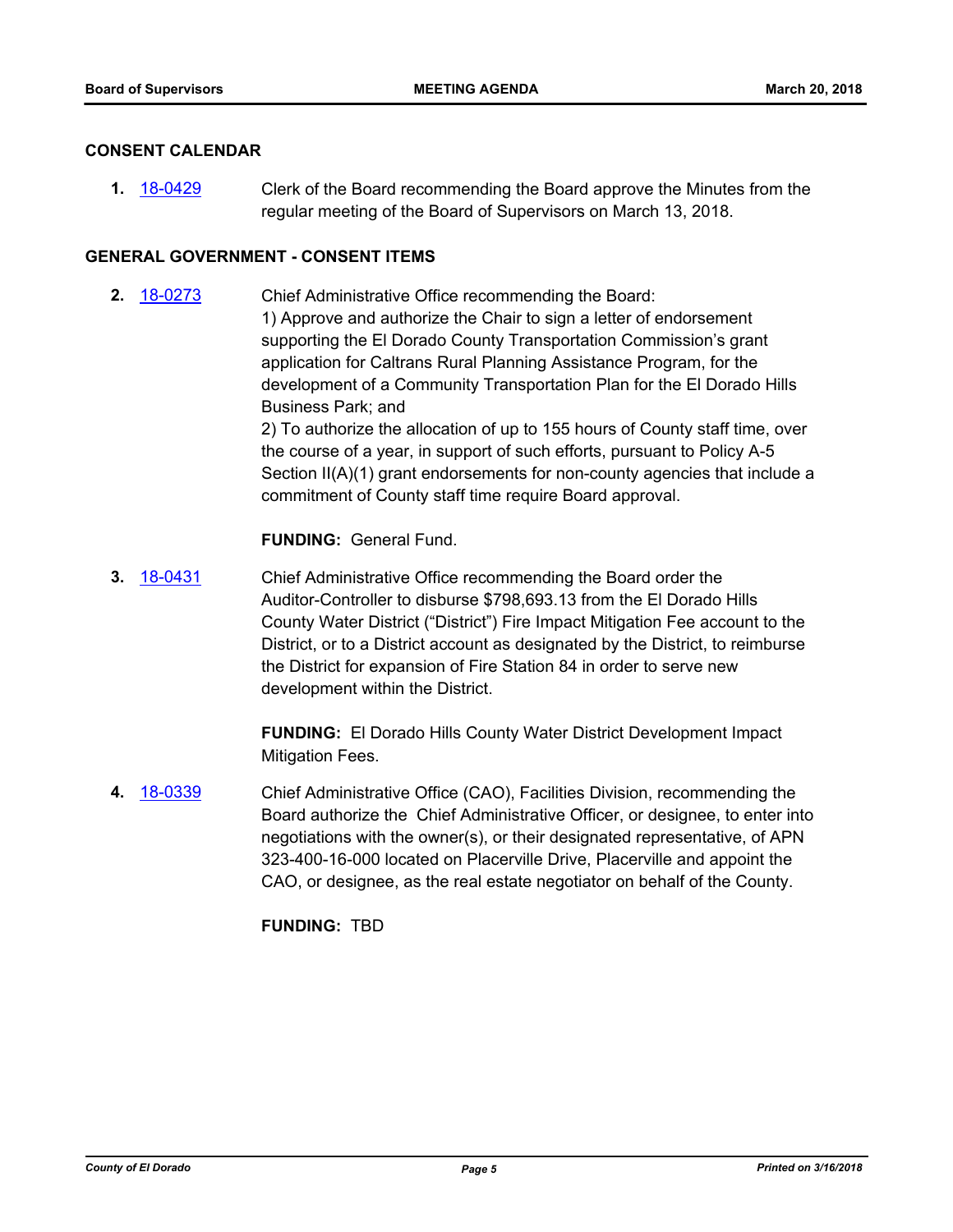**5.** [18-0423](http://eldorado.legistar.com/gateway.aspx?m=l&id=/matter.aspx?key=23768) Chief Administrative Office, Facilities Division, recommending the Board consider the following:

1) Authorize the Chair to sign Facility Use Agreement 2705 between the County and the Military Family Support Group for use of space at 330 Fair Lane (Building 'A') and 360 Fair Lane (Building 'B') for a period of five (5) years, with optional renewal periods, for the purpose of storing donated items intended for local military families and veterans residing in El Dorado County;

2) Make a determination that use of the County's property as described above provides a public benefit; and

3) Authorize the Purchasing Agent, or designee, to execute further documents relating to Facility Use Agreement No. 2705, including future options, and amendments that have no fiscal impact, contingent upon approval by County Counsel and Risk Management.

## **FUNDING**: General Fund.

**6.** [18-0180](http://eldorado.legistar.com/gateway.aspx?m=l&id=/matter.aspx?key=23522) Chief Administrative Office, Parks Division, recommending the Board approve and authorize the Chair to sign Agreement 2072 with Whitney Environmental Consulting, Inc., doing business as Foothill Associates (Consultant), for a term effective upon execution by both parties and to expire effective two years thereafter, in an amount not to exceed \$70,932 to provide regulatory services for the permitting of the Sacramento Placerville Transportation Corridor-El Dorado County natural trail from Latrobe Road to Missouri Flat Road.

**FUNDING:** Accumulative Capital Outlay Fund.

**7.** [18-0368](http://eldorado.legistar.com/gateway.aspx?m=l&id=/matter.aspx?key=23711) Chief Administrative Office, Procurement and Contracts Division, recommending the Board declare (3) service weapons as surplus and approve the sale of the weapons to retiring Sheriff Captain Jackie Noren and Sheriff Lieutenant Tim Becker.

> **FUNDING:** The Sheriff's Office will receive the funds paid by the retiring employees.

**8.** [18-0383](http://eldorado.legistar.com/gateway.aspx?m=l&id=/matter.aspx?key=23728) Clerk of the Board, based upon the recommendation of the Mental Health Commission, recommending the Board make the following appointment to the Mental Health Commission: Appoint Henry Sandigo, West Slope Council Commission Member (Vacant), Term Expiration 01/01/2021.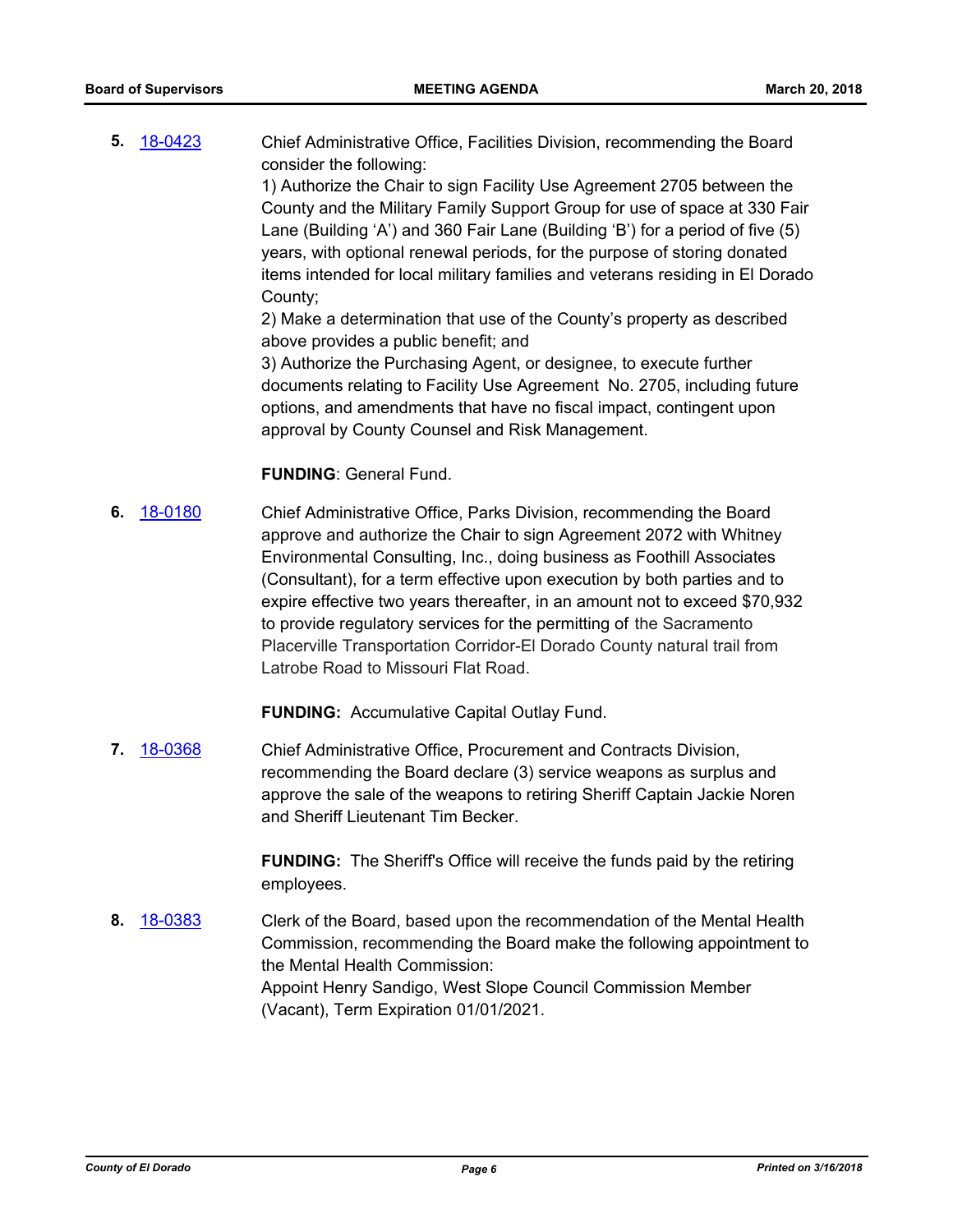| 18-0379<br>9. | Fish and Game Commission recommending the Board approve the<br>attached budget transfer increasing revenues by \$2,902.53 from use of<br>fund balance and increasing appropriations by \$5,902.53, with \$3,000<br>transferred from operating transfers for Fiscal Year 2017/18 Sawmill Pond<br>Restocking Project for Fish and Game Preservation. (4/5 vote required)                                                                                                                                                                                                                                                                                                                                                                                                                                                                                                                                                                                                |
|---------------|-----------------------------------------------------------------------------------------------------------------------------------------------------------------------------------------------------------------------------------------------------------------------------------------------------------------------------------------------------------------------------------------------------------------------------------------------------------------------------------------------------------------------------------------------------------------------------------------------------------------------------------------------------------------------------------------------------------------------------------------------------------------------------------------------------------------------------------------------------------------------------------------------------------------------------------------------------------------------|
|               | <b>FUNDING:</b> General Fund, Fines, Donations.                                                                                                                                                                                                                                                                                                                                                                                                                                                                                                                                                                                                                                                                                                                                                                                                                                                                                                                       |
| 10. 18-0412   | Human Resources Department and Planning and Building Department<br>recommending the Board:<br>1.) Approve and authorize the Chair to sign Resolution 037-2018 to add<br>1.0 FTE Deputy Director of Planning position to the Department of<br>Planning and Building and b) adopt the JCN, salary range, and bargaining<br>unit for the Deputy Director of Planning classification; and<br>2.) Approve and adopt the Deputy Director of Planning class specification.                                                                                                                                                                                                                                                                                                                                                                                                                                                                                                   |
|               | <b>FUNDING:</b> General Fund (45%) and Grants and User Fees (55%).                                                                                                                                                                                                                                                                                                                                                                                                                                                                                                                                                                                                                                                                                                                                                                                                                                                                                                    |
| 11. 18-0386   | Information Technologies Department (IT) and Human Resources<br>Department recommending the Board consider the following:<br>1) Adopt the newly created Information Technology Specialist I/II class<br>specification:<br>2) Approve and authorize the Chair to sign Resolution 041-2018:<br>a) Establishing the job class number, salary range, and bargaining unit<br>designation for the classifications of Information Technology Specialist I<br>and Information Technology Specialist II (flexibly staffed as Information<br>Technology Specialist I/II);<br>b) Approving the retention of the Information Technology Analyst Trainee/I/II<br>position until April 26, 2018; and<br>c) Amending the Authorized Personnel Allocation Resolution for the<br>Information Technologies Department to delete 1.0 FTE Information<br>Technology Analyst Trainee/I/II effective April 27, 2018 and adding 1.0 FTE<br>Information Technology Specialist I/II positions. |
|               | <b>FUNDING: General Fund.</b>                                                                                                                                                                                                                                                                                                                                                                                                                                                                                                                                                                                                                                                                                                                                                                                                                                                                                                                                         |
| 12. 18-0373   | Information Technologies Department recommending the Board approve<br>and authorize the Purchasing Agent to sign Agreement 2422 with<br>Computer Associates, Inc. (CA) in the amount of \$46,698.15 with an<br>effective date retroactive to July 1, 2017 through June 30, 2018, for the<br>provision of mainframe software maintenance and licensing for the xBC12                                                                                                                                                                                                                                                                                                                                                                                                                                                                                                                                                                                                   |

**FUNDING:** General Fund, with cost recovery in future year(s) through the A-87 Cost Plan.

Mainframe computer.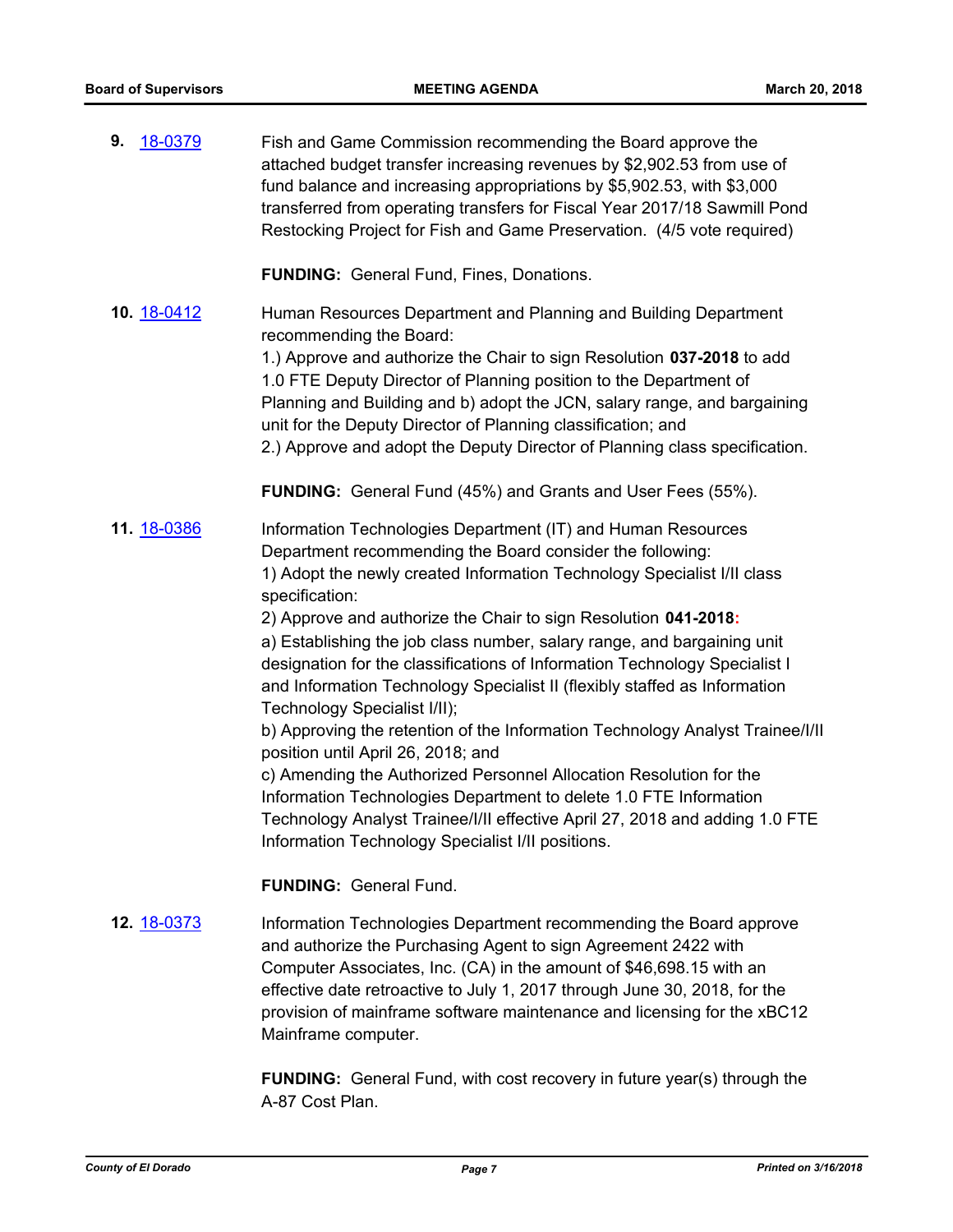**13.** [18-0391](http://eldorado.legistar.com/gateway.aspx?m=l&id=/matter.aspx?key=23736) Supervisor Novasel and Supervisor Frentzen recommending the Board approve **Final Passage** (Second Reading) of Ordinance **5081** amending Title 2, Article XIV to add section 2.20.1100 (et. seq.) to establish a seven (7) member Human Rights Commission for El Dorado County. (Cont. 3/13/18, Item 20)

**FUNDING:** There are no funding or staff resources allocated.

**14.** [16-0305](http://eldorado.legistar.com/gateway.aspx?m=l&id=/matter.aspx?key=20961) Supervisor Ranalli recommending the Board find that a state of emergency continues to exist in El Dorado County as a result of unprecedented tree mortality due to drought conditions and related bark beetle infestations. (Cont. 3/13/18, Item 8)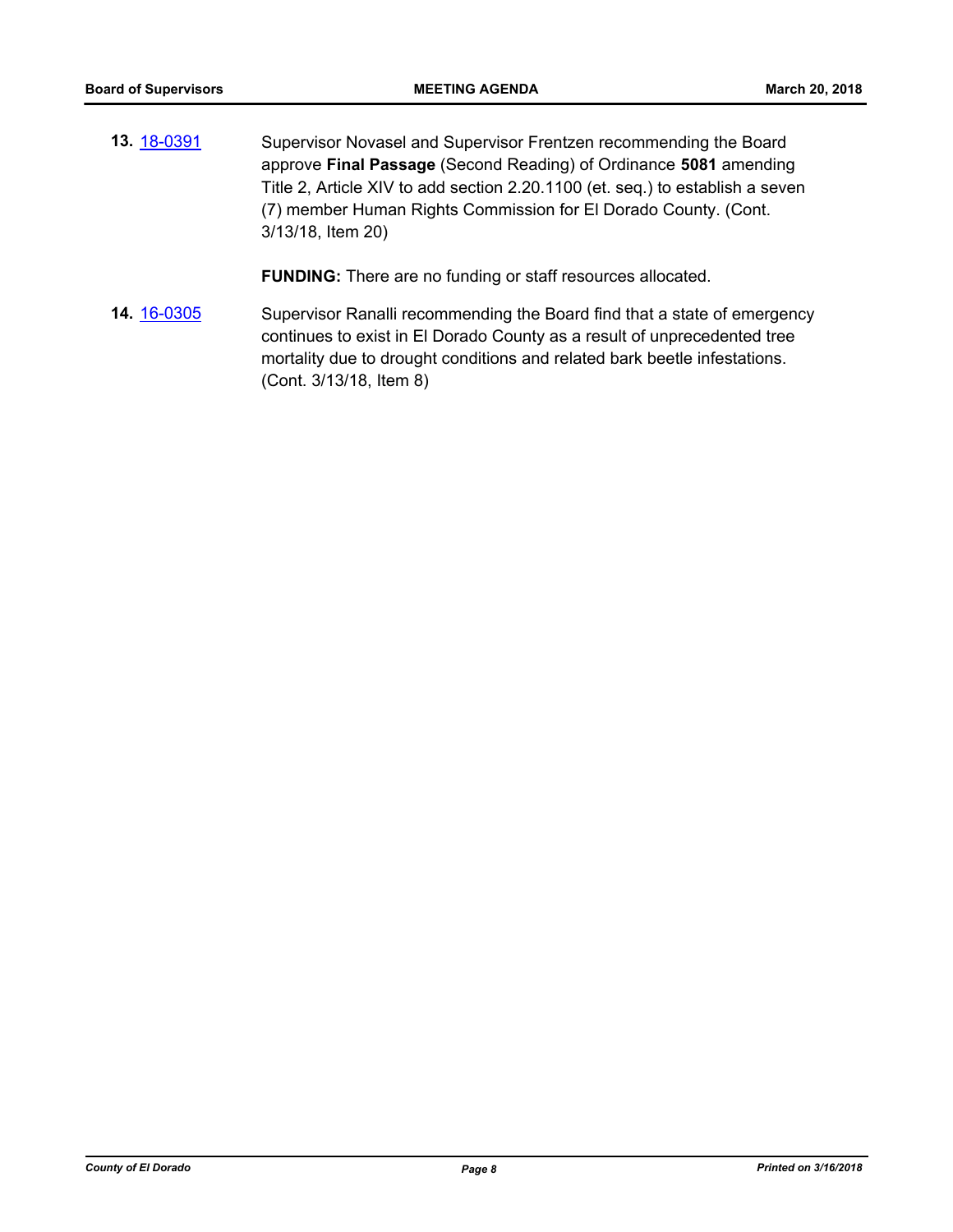#### **HEALTH AND HUMAN SERVICES - CONSENT ITEMS**

**15.** [17-1013](http://eldorado.legistar.com/gateway.aspx?m=l&id=/matter.aspx?key=22957) Health and Human Services Agency recommending the Board: 1) Approve the use of updated Interfacility Transfer (IFT) and Critical Care Transfer (CCT) Permit Application/Agreement boilerplate, to allow the Emergency Medical Services Agency to tender permits to ambulance transportation contractors to provide IFT/CCT services in the non-exclusive areas of the County; and 2) Adopt and authorize the Chair to sign Resolution **032-2018**, which delegates authority to the Health and Human Services Agency Director, or designee, to execute IFT/CCT Permit Application/Agreements, as appropriate; and authorizes the use of future updated Permit Application/Agreements, contingent upon approval by County Counsel and Risk Management.

**FUNDING:** Fee for service.

**16.** [17-1354](http://eldorado.legistar.com/gateway.aspx?m=l&id=/matter.aspx?key=23300) Health and Human Services Agency recommending the Board receive and file the El Dorado County Emergency Services Authority annual Financial Audit for Fiscal Year 2015/16.

#### **FUNDING:** N/A

**17.** [18-0349](http://eldorado.legistar.com/gateway.aspx?m=l&id=/matter.aspx?key=23692) Health and Human Services Agency recommending the Board: 1) Accept the distribution of \$31,147.32 from the Carl R. Locher and Katherine A. Locher Trust to the County of El Dorado Animal Shelter Pet Aid Fund; and 2) Authorize the Health and Human Services Agency Director, or designee,

to execute document(s) relating to the distribution from the Carl R. Locher and Katherine A. Locher Trust to the County of El Dorado Animal Shelter Pet Aid Fund.

**FUNDING:** Carl R. Locher and Katherine A. Locher Trust.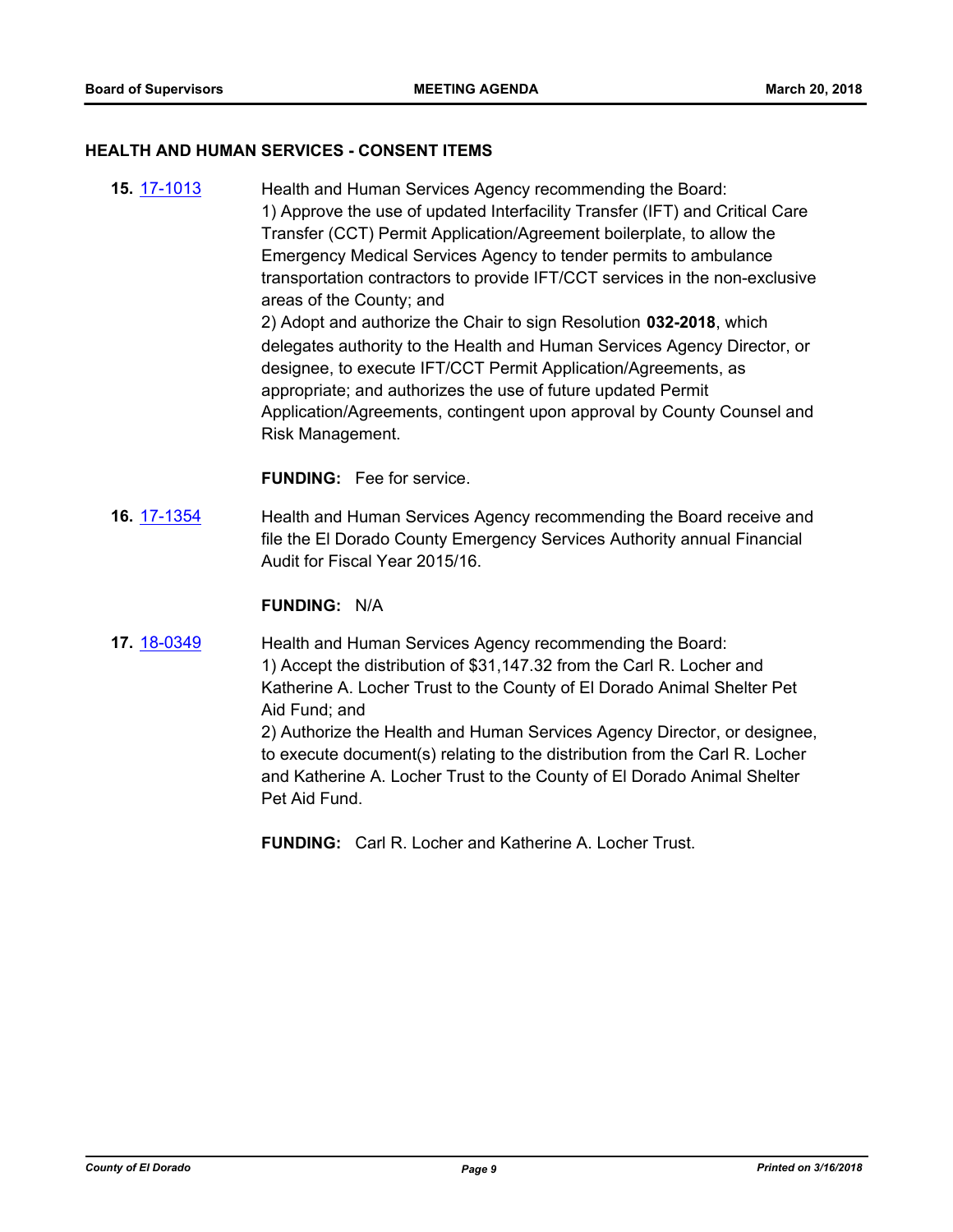#### **LAND USE AND DEVELOPMENT - CONSENT ITEMS**

**18.** [18-0066](http://eldorado.legistar.com/gateway.aspx?m=l&id=/matter.aspx?key=23407) Community Development Services, Department of Transportation recommending the Board approve and authorize the Chair to sign First Amendment to Agreement for Services 414-S1510 with Stantec Consulting Services, Inc., modifying the term of the Agreement, it becomes effective upon execution and will terminate three years thereafter, and various administrative details related to their acquisition of North State Resources, Inc., but with no changes to compensation, rate schedule or scope of work which provides California Environmental Quality Act (CEQA)/National Environmental Policy Act (NEPA) environmental clearance and permitting for the Greenstone Road at Slate Creek - Bridge Replacement Project, CIP 77137.

> **FUNDING:** Highway Bridge Program (Federal, 99%) and Regional Surface Transportation Program Exchange Funds (State, 1%).

**19.** [18-0205](http://eldorado.legistar.com/gateway.aspx?m=l&id=/matter.aspx?key=23547) Community Development Services, Department of Transportation recommending the Board approve and authorize the Chair to sign the Second Amendment to Agreement for Services 413-S1511 with Stantec Consulting Services, Inc., modifying various administrative details related to their acquisition of North State Resources, Inc., with no changes to the compensation, rate schedule, term, or scope of work of the Agreement.

> **FUNDING:** Highway Bridge Program (Federal, 99%) and Regional Surface Transportation Program Exchange Funds (State, 1%).

**20.** [18-0206](http://eldorado.legistar.com/gateway.aspx?m=l&id=/matter.aspx?key=23548) Community Development Services, Department of Transportation recommending the Board approve and authorize the Chair to sign the Second Amendment to Agreement for Services 415-S1511 with Stantec Consulting Services, Inc., modifying the term of the Agreement, which will became effective upon execution and will terminate three years thereafter, and various administrative details related to their acquisition of North State Resources, Inc., but with no changes to compensation, rate schedule or scope of work which provides California Environmental Quality Act (CEQA)/National Environmental Policy Act (NEPA) environmental clearance and permitting for the Oak Hill Road at Squaw Hollow Creek - Bridge Replacement Project, CIP 77134.

> **FUNDING:** Highway Bridge Program (Federal, 99%) and Regional Surface Transportation Program Exchange Funds (State, 1%).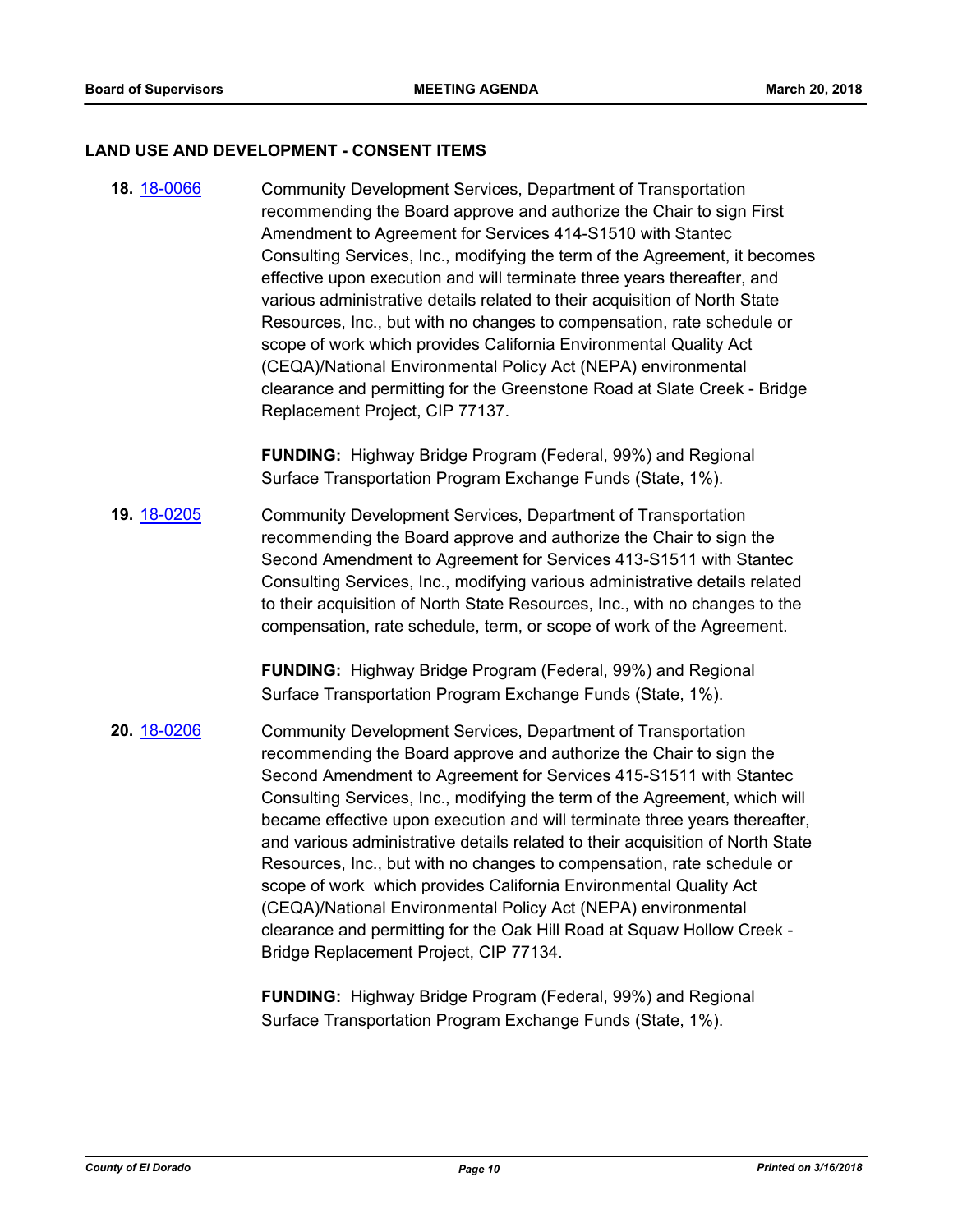| 21. 18-0217 | Community Development Services, Department of Transportation,<br>recommending the Board approve and authorize the Chair to sign Second<br>Amendment to Agreement for Services 111-S1511 with Stantec<br>Consulting Services, Inc., modifying various administrative details related<br>to their acquisition of North State Resources, Inc. and changing the<br>Contract Administrator, with no changes to the compensation, rate<br>schedule, term, or scope of work of the Agreement which provides on-call<br>environmental review and associated services in support of various Capital<br>Improvement Program projects.                                                                                                                                                     |
|-------------|---------------------------------------------------------------------------------------------------------------------------------------------------------------------------------------------------------------------------------------------------------------------------------------------------------------------------------------------------------------------------------------------------------------------------------------------------------------------------------------------------------------------------------------------------------------------------------------------------------------------------------------------------------------------------------------------------------------------------------------------------------------------------------|
|             | <b>FUNDING:</b> Various Capital Improvement Program Funding Sources<br>(including Federal, State, and Local funds).                                                                                                                                                                                                                                                                                                                                                                                                                                                                                                                                                                                                                                                             |
| 22. 18-0304 | Community Development Services, Department of Transportation,<br>recommending the Board consider the following pertaining to the Tree<br>Mortality Project Phase III, Contract 2423, PW 17-31208:<br>1) Award the Contract to Joe Benigno Tree Service who submitted the<br>lowest responsive, responsible bid of \$244,593.00 the lowest responsive,<br>responsible bidder; said bidder to be determined after the bid opening-<br>scheduled for March 7, 2018;<br>2) Approve and authorize the Chair to sign the Contract; and<br>3) Authorize the Department of Transportation Director to sign an Escrow<br>Agreement, if requested by the Contractor and in accordance with Public<br>Contract Code Section 22300, for the purpose of holding Contract<br>retention funds. |
|             | <b>FUNDING:</b> California Disaster Assistance Act Funds (75% - State) and<br>General Fund (25% - Local).                                                                                                                                                                                                                                                                                                                                                                                                                                                                                                                                                                                                                                                                       |
| 23. 18-0344 | Community Development Services, Planning and Building Department,<br>Long Range Planning, recommending the Board receive and file the 2017<br>General Plan Annual Progress Report for submittal to the California<br>Governor's Office of Planning and Research.                                                                                                                                                                                                                                                                                                                                                                                                                                                                                                                |

**24.** [18-0282](http://eldorado.legistar.com/gateway.aspx?m=l&id=/matter.aspx?key=23625) Planning and Building Department, Long Range Planning, recommending the Board receive and file the 2017 Annual Housing Element Implementation Progress Report for submittal to the California Department of Housing and Community Development.

#### **FUNDING:** N/A

**25.** [18-0369](http://eldorado.legistar.com/gateway.aspx?m=l&id=/matter.aspx?key=23712) Surveyor's Office recommending the Board adopt and authorize the Chair to sign Resolution **034-2018** for Abandonment of Easement 17-005 to abandon public utility easements on Lots 384 and 382 of "Waterford Unit 5", recorded at Book G of Subdivisions at Page 133, identified as Assessor's Parcel Numbers 110-253-12 and 110-253-10.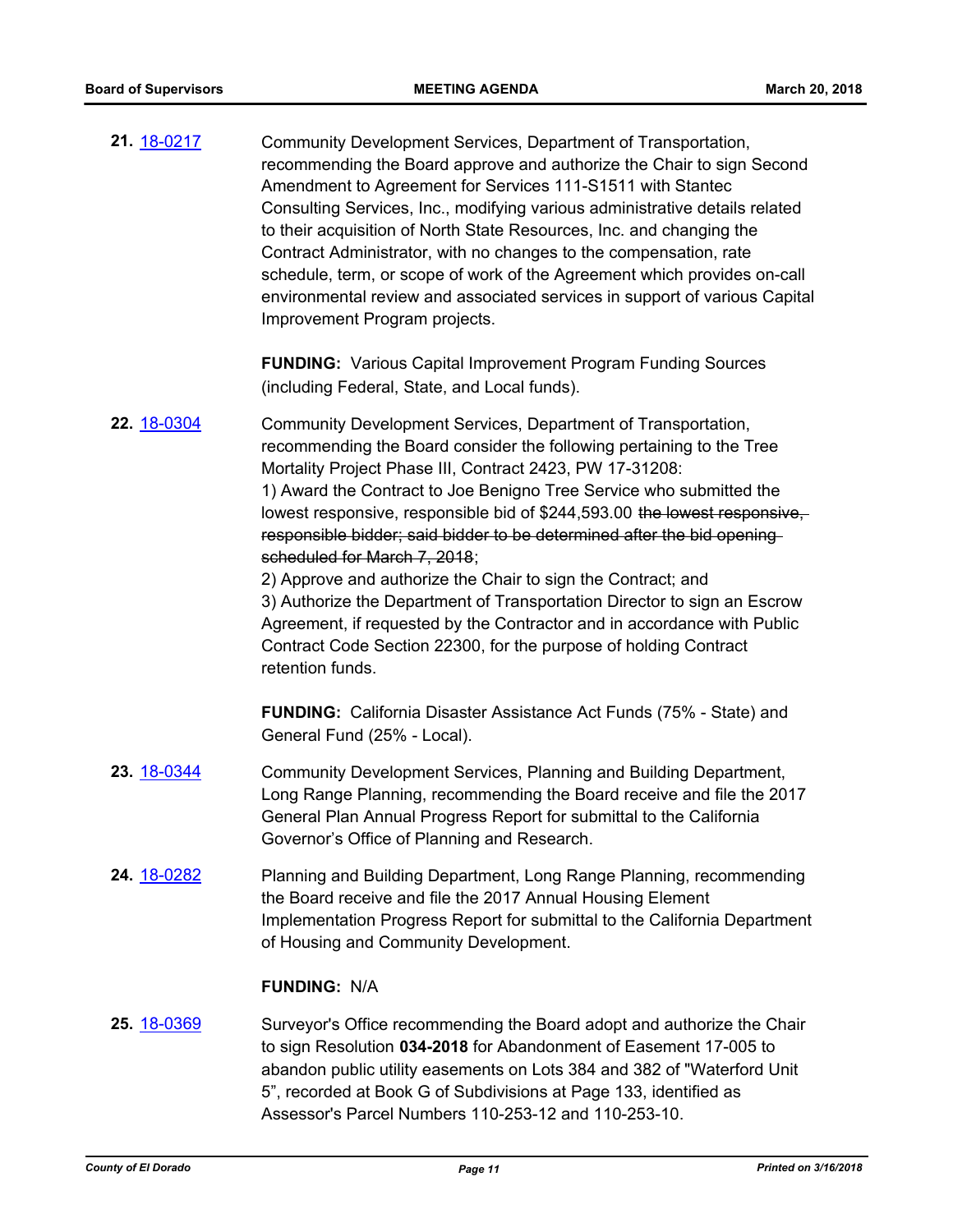| 26. 18-0370 | Surveyor's Office recommending the Board adopt and authorize the Chair   |
|-------------|--------------------------------------------------------------------------|
|             | to sign Resolution 035-2018 for Abandonment of Easement 18-001 to        |
|             | abandon a portion of the public utility and drainage easement on Lots 39 |
|             | and 40 of "Park Village Unit 7", recorded at Book G of Subdivisions at   |
|             | Page 56. Current parcel is identified as Assessor's Parcel Number        |
|             | 120-391-14 and further identified as Parcel 3 of the Parcel Map recorded |
|             | in Book 38 of Parcel Maps at Page 130.                                   |
| 27. 18-0381 | Surveyor's Office recommending the Board: Adopt Resolution 033-2018      |
|             | for Abandonment of Easement 18-003 to abandon a public utility           |
|             | easement on Lot 164 of "Oak Tree Village - No. 4", recorded at Book G of |

**28.** [18-0382](http://eldorado.legistar.com/gateway.aspx?m=l&id=/matter.aspx?key=23727) Surveyor's Office recommending the Board adopt and authorize the Chair to sign Resolution **031-2018** for Abandonment of Easement 18-004 to abandon a public utility easement on Lot 150 of "Oak Tree Village - 4", recorded at Book G of Subdivisions at Page 113, identified as Assessor's Parcel 125-623-05.

Subdivisions at Page 113, identified as Assessor's Parcel 125-625-01.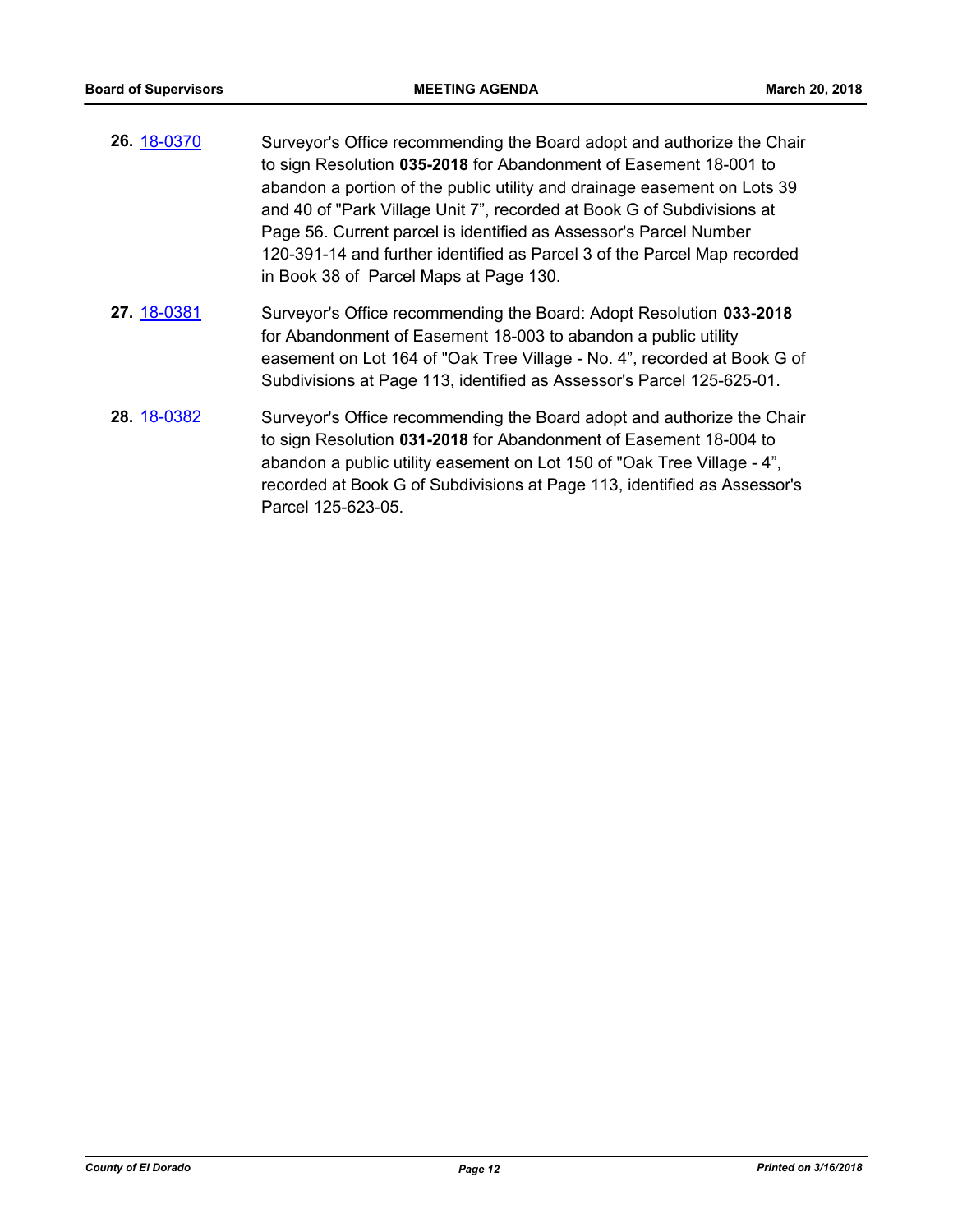#### **LAW AND JUSTICE - CONSENT ITEMS**

**29.** [18-0260](http://eldorado.legistar.com/gateway.aspx?m=l&id=/matter.aspx?key=23603) District Attorney recommending the Board approve and authorize the Chair to sign Agreement 810 with LexisNexis to provide public and commercial database searches and on-line jury instructions with a term of April 1, 2018 through March 31, 2023, in the amount of \$152,305 for the five-year period.

**FUNDING:** General Fund.

**30.** [18-0333](http://eldorado.legistar.com/gateway.aspx?m=l&id=/matter.aspx?key=23676) Sheriff's Office recommending the Board approve and authorize the County Purchasing Agent to sign Agreement for Services 2376 with Western Sign Company Inc., for design, application, and removal services for graphics, signage, and lettering on Sheriff's Office vehicles, for a not-to-exceed amount of \$63,000, with a retroactive effective date of February 2, 2018, and a three year term expiring February 1, 2021.

**FUNDING:** General Fund.

**31.** [18-0278](http://eldorado.legistar.com/gateway.aspx?m=l&id=/matter.aspx?key=23621) Sheriff's Office recommending the Board approve and authorize the Chair to sign a Cooperative Service Agreement with the El Dorado County Fire Protection District for medical support for the El Dorado Sheriff's Office (EDSO) Special Weapons And Tactics (SWAT) Team by providing Tactical Medics (TMs) who are paramedics specially trained and qualified to provide medical support to the EDSO SWAT Team during call-outs/missions and training, with the term retroactive to September 23, 2017 and continuing through September 22, 2019, and renewed annually at the election of the parties. The cost for Fire Protection District TMs is up to \$27.87 per regular hour and \$41.81 per overtime hour. The total not to exceed of this Agreement is \$40,000. (Est. Time: 5 Min.)

**FUNDING:** General Fund.

## **END CONSENT CALENDAR**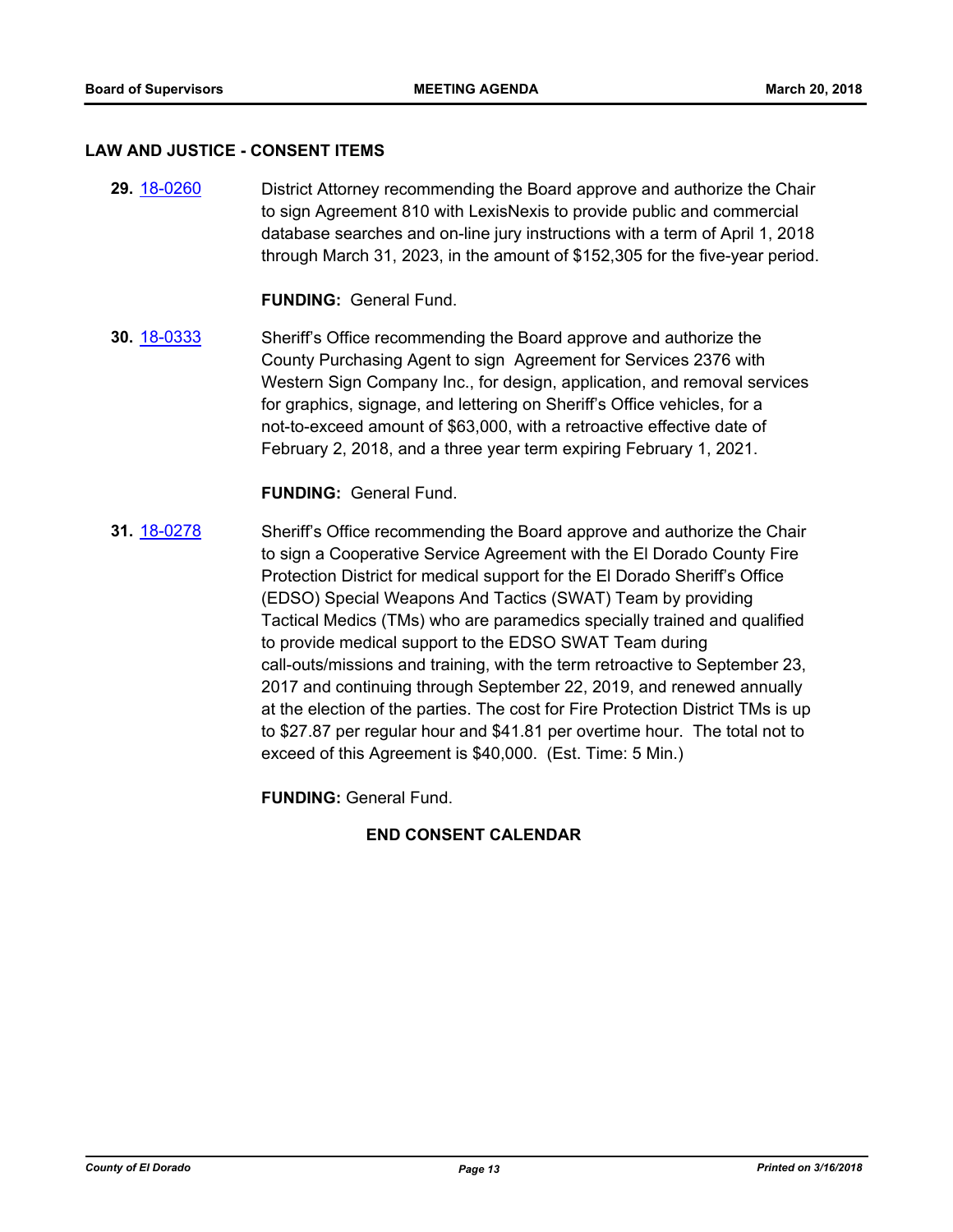#### **DEPARTMENT MATTERS (Items in this category may be heard at any time)**

- **32.** [18-0448](http://eldorado.legistar.com/gateway.aspx?m=l&id=/matter.aspx?key=23793) Chief Administrative Office recommending the Board receive and file a presentation from the Chief Administrative Office and Department of Transportation staff on the new transportation project update website. (Est. Time: 15 Min.)
- **33.** [18-0413](http://eldorado.legistar.com/gateway.aspx?m=l&id=/matter.aspx?key=23758) Chief Administrative Officer and Director of Human Resources recommending the Board:

1) Approve and authorize the Chair to sign Resolution **038-2018**:

a) Authorizing Human Resources Department and the Payroll Division of the Auditor/Controller's Office to implement a one-time lump sum payment to all regular Unrepresented Management (UM) and Confidential (CO) employees paid in two \$750 installments, with the first payment in pay period 8 and the second \$750 payment in pay period 9. Employees that received a lump sum payment from previous bargaining group are excluded from receipt of this payment; and

b) Establishing revised salaries for all UM and CO-Exempt employees. 2) Adopt and authorize the Chair to sign the revised Salary and Benefits Resolution **039-2018,** which covers all employees in the UD, EL, UM, and CO groups:

a) Approving the optional benefit credit increase for all employees in the Unrepresented Department Head, Elected Officials, Unrepresented Management, and Confidential groups from \$6,000 to \$6,240; and b) Approving the elimination of the management leave cash out option for employees in the UM group and the special leave cash out option for CO-Exempt employees. (Est. Time: 10 Min.)

## **FUNDING:** General Fund.

**34.** [18-0445](http://eldorado.legistar.com/gateway.aspx?m=l&id=/matter.aspx?key=23790) Community Development Services, Planning and Building Department, recommending that the Board authorize the Department to enter into negotiations with the Scariot Family/ DeWolf Family Investment Ltd. Partnership or their designated representative as the property owner(s) of 51.23 acres (Assessor's Parcel Number 109-230-12) in Cameron Park and appoint Kyle Lassner, Department of Transportation Right of Way Supervisor, and/or Michael Nihan, Principal Planner, as the real estate negotiators for the property acquisition on behalf of the County. (Est. Time: 5 Min.)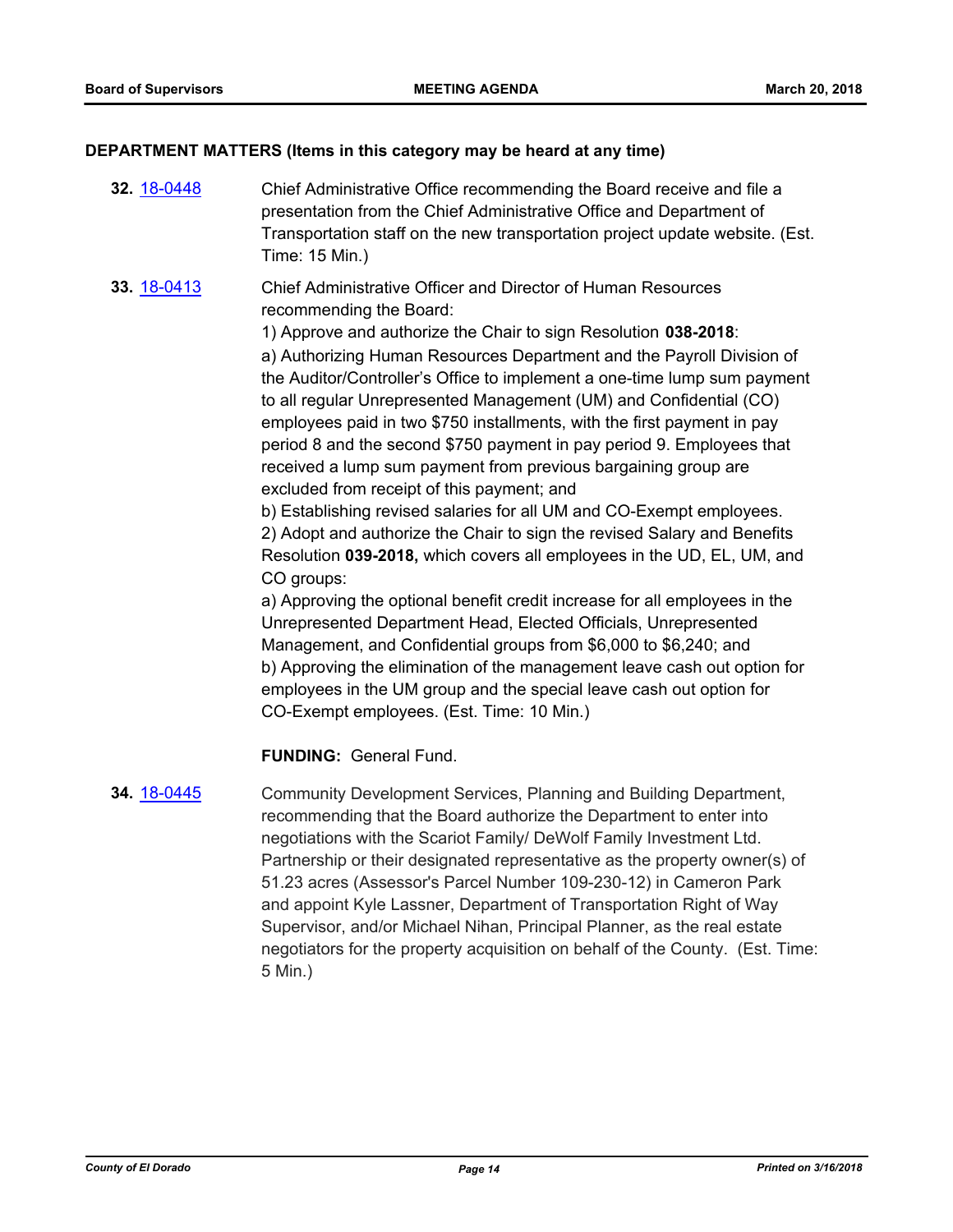| 35. 18-0350 | Human Resources Department recommending the Board approve the                       |
|-------------|-------------------------------------------------------------------------------------|
|             | following:                                                                          |
|             | 1) Revised department-specific class specifications for the Board of                |
|             | Supervisors Department: Clerk of the Board of Supervisors, Deputy Clerk             |
|             | of the Board I/II, and Supervisor's Assistant;                                      |
|             | 2) Revised department-specific class specifications for the Chief                   |
|             | Administrative Office- Administration and Economic Development                      |
|             | Divisions: Assistant Chief Administrative Officer, Management Analyst I/II          |
|             | (Title Change from CAO Administrative Analyst I/II), Chief Administrative           |
|             | Officer, Communications and Outreach Manager, Deputy Chief                          |
|             | Administrative Officer, and Principal Management Analyst (Title Change              |
|             | from Principal Administrative Analyst);                                             |
|             | 3) Revised department-specific class specifications for the Elections               |
|             | Department: Assistant Registrar of Voters, Elections Technician I/II, and           |
|             | <b>Precinct Planning Specialist;</b>                                                |
|             | 4) Revised department-specific class specifications for the Library                 |
|             | Department: Director of Library Services, Early Childhood Literacy                  |
|             | Specialist, Library Assistant I/II, Librarian I/II, Library Circulation Supervisor, |
|             |                                                                                     |
|             | Librarian Supervisor (Title Change from Supervisor Librarian), Library              |
|             | Systems Technician, Museum Administrator, and Sr. Library Assistant;                |
|             | 5) Revised department-specific class specifications for the                         |
|             | Recorder-Clerk's Office: Assistant County Recorder, Microfilm/Imaging               |
|             | Technician I/II, Recorder-Clerk Services Supervisor, Recorder Document              |
|             | Examiner/Indexer I/II (Title Change from Recordable Document                        |
|             | Examiner/Indexer I/II), and Sr. Recorder Document Examiner/Indexer                  |
|             | (Combination and Title Change from two class specifications: Sr.                    |
|             | Recordable Document Examiner and Sr. Recordable Document Indexer);                  |
|             | 6) Revised department-specific class specification for the Veterans                 |
|             | Department: Veterans Services Officer;                                              |
|             | 7) Newly-created County-wide Administrative Assistant I/II class                    |
|             | specification;                                                                      |
|             | 8) Revised County-wide class specifications: Administrative Analyst I/II,           |
|             | Administrative Technician, Executive Assistant, Fiscal Assistant I/II,              |
|             | Information Technology Department Coordinator, and Information                      |
|             | <b>Technology Department Specialist;</b>                                            |
|             | 9) Adopt and authorize the Chair to sign Resolution 040-2018 to approve             |
|             | the following:                                                                      |
|             | a) The Job Class Number (JCN), salary range, and bargaining unit for the            |
|             | Administrative Assistant I/II classification;                                       |
|             | b) The upward reclassification/allocation for 1.0 FTE from Sr. Office               |
|             | Assistant to Administrative Assistant II (CO) in the CAO - Economic                 |
|             | Development Division;                                                               |
|             | c) The reclassification/allocation for 1.0 FTE from Administrative                  |
|             | Technician to Administrative Assistant II in the Elections Department and           |
|             | Y-Rate the incumbent's salary;                                                      |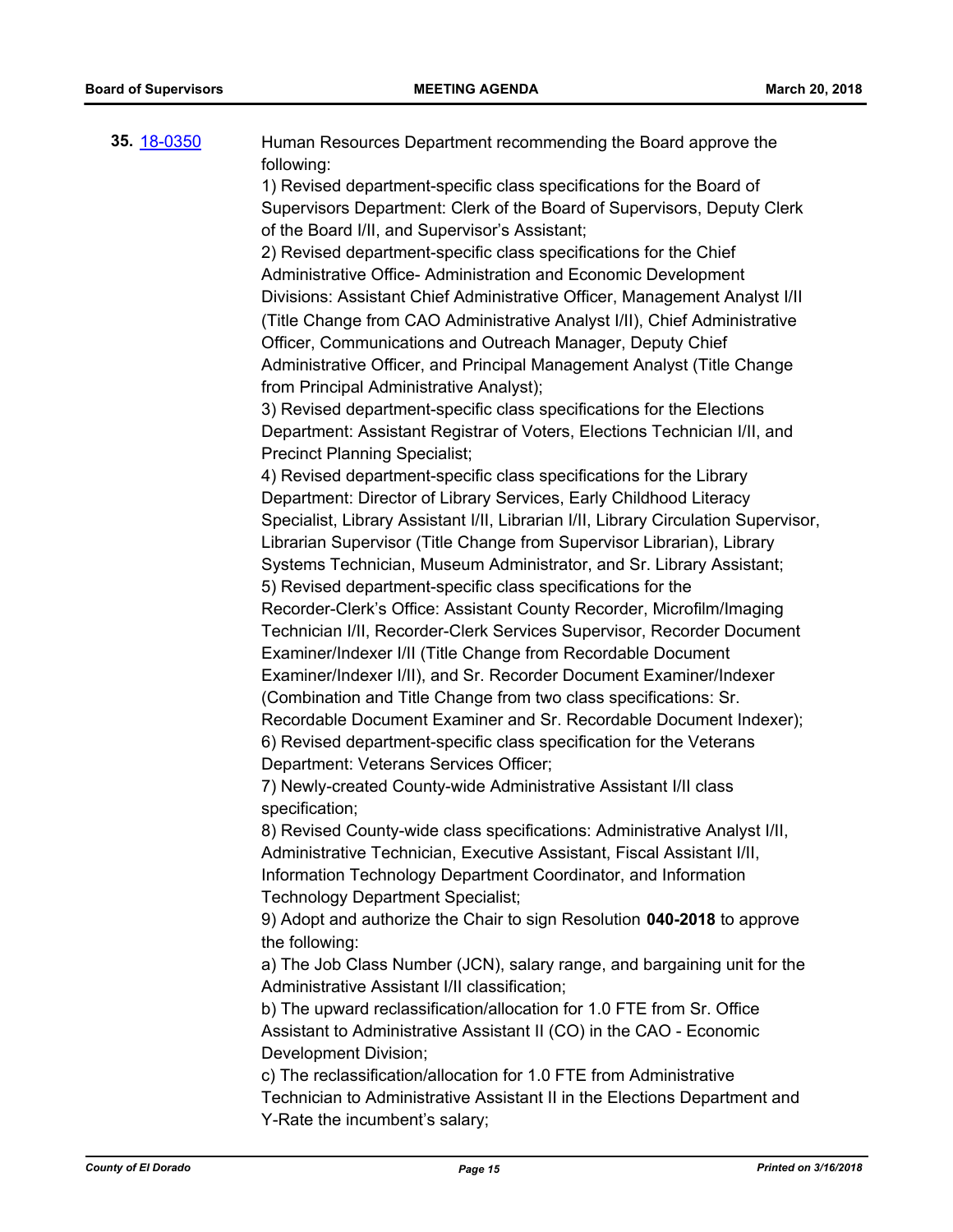d) The upwards reclassification/allocation for 1.0 FTE from Administrative Technician (CO) to Administrative Analyst II (CO) in the Library Department;

e) The classification title change from Principal Administrative Analyst to Principal Management Analyst;

f) The classification title change from Supervising Librarian to Librarian Supervisor;

g) The classification title change from Recordable Document Examiner/Indexer I/II to Recorder Document Examiner/Indexer I/II; h) The classification title change from Sr. Recordable Document Examiner and Sr. Recordable Document Indexer to Sr. Recorder Document Examiner/Indexer; and

i) The classification title change from CAO Administrative Analyst I/II to Management Analyst I/II. (Est. Time: 20 Min.)

**FUNDING:** Minor cost impact related to items 9.c. and 9.e., estimated at less than \$10,000 (General Fund)

**36.** [18-0408](http://eldorado.legistar.com/gateway.aspx?m=l&id=/matter.aspx?key=23753) Human Resources Department and County Counsel recommending the Board:

> 1) Approve the retroactive Amendment I to Agreement for Services 398-S1610 (Fenix 758) with Renne Sloan Holtzman & Sakai, LLP to increase the not to exceed amount of the agreement by \$100,000, for a new total not to exceed amount of \$164,000, for services rendered during the contract period; and

2) Authorize the Chair to execute the Agreement Amendment. (Est. Time: 5 Min.)

**FUNDING:** Health and Human Services Agency.

## **10:00 A.M. - TIME ALLOCATION**

**37.** [18-0411](http://eldorado.legistar.com/gateway.aspx?m=l&id=/matter.aspx?key=23756) Supervisor Ranalli recommending the Board:

1) Welcome William E. Schultz, County of El Dorado Veterans Affairs Director to provide the Board with the history that led to the establishment of "National Vietnam War Veterans Day" as part of the effort to ensure proper recognition of the sacrifices that veterans and their families made during the Vietnam War; and

2) Approve and authorize the Chair to sign a Proclamation recognizing March 29, 2018, as "National Vietnam War Veterans Day." (Est. Time: 5 Min.)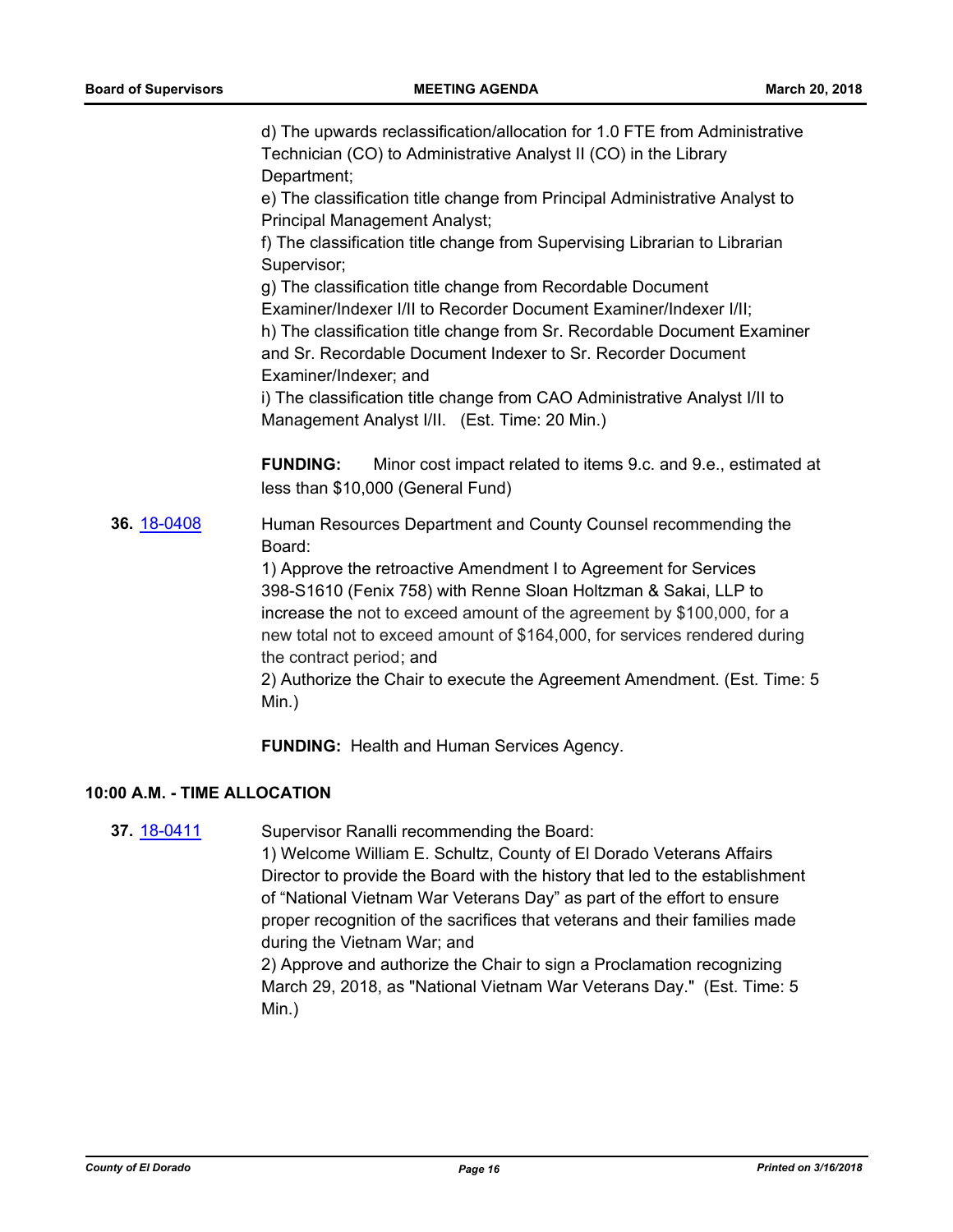**38.** [18-0394](http://eldorado.legistar.com/gateway.aspx?m=l&id=/matter.aspx?key=23739) Health and Human Services Agency recommending the Board receive an update on the County Strategic Plan Goal - "Healthy Communities: Improved health, well-being and self-sufficiency of El Dorado County communities, residents and visitors." (Est. Time: 1 Hr.)

**FUNDING:** N/A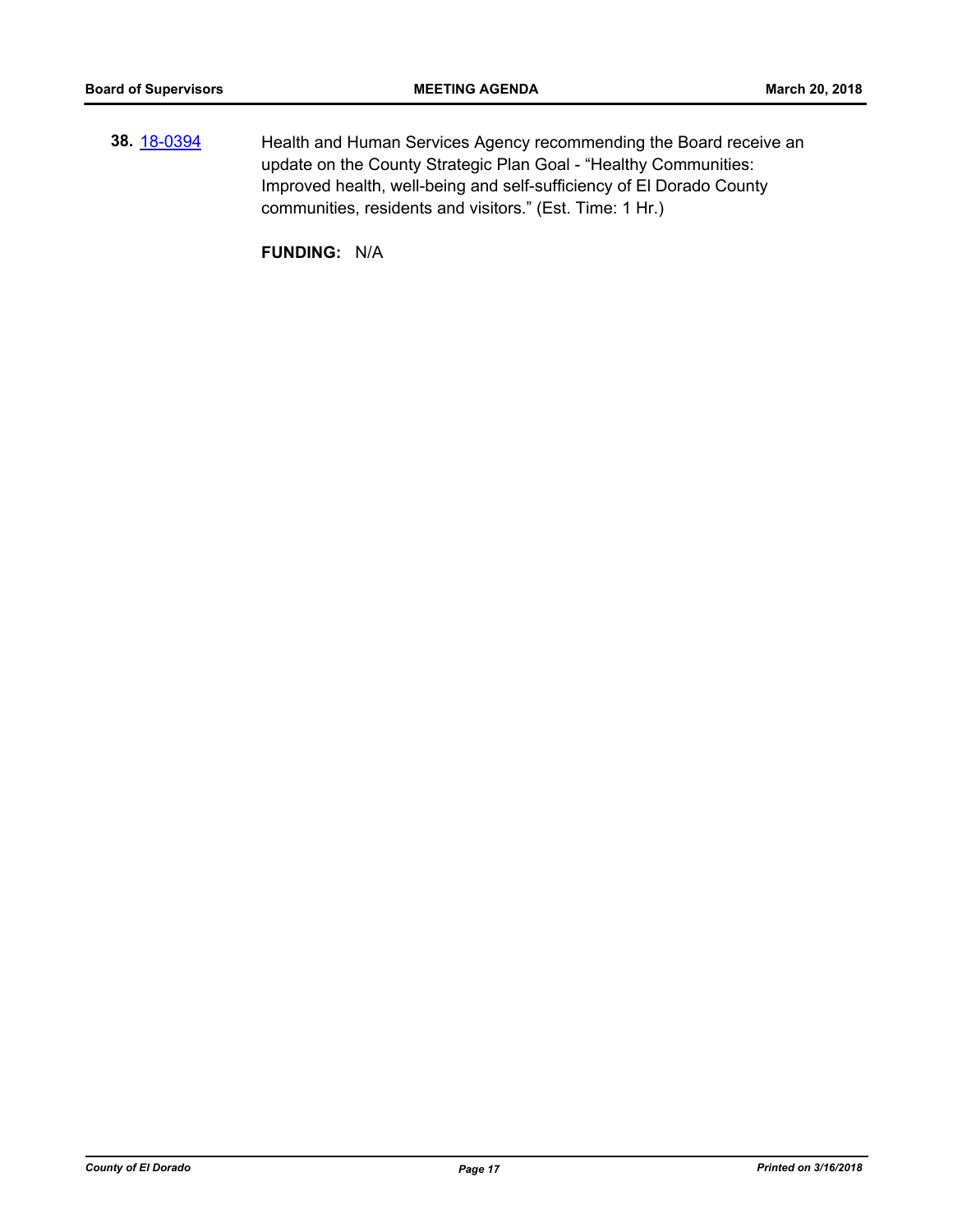#### **1:30 P.M. - TIME ALLOCATION**

**39.** [18-0376](http://eldorado.legistar.com/gateway.aspx?m=l&id=/matter.aspx?key=23721) HEARING - To consider final adoption of the Meyers Area Plan, replacing the existing Meyers Community Plan, which currently serves as the comprehensive land use and zoning plan for the community of Meyers, consistent with the Lake Tahoe Regional Plan and the El Dorado County General Plan; and Planning staff recommending the Board take the following actions: 1) Adopt the Meyers Area Plan; 2) Approve the joint California Environmental Quality Act and Tahoe Regional Planning Agency environmental document consisting of an Initial Study/Mitigated Negative Declaration and Initial Environmental Checklist/Finding of No Significant Effect; 3) Approve Resolution **036-2018** to amend the General Plan; and 4) Approve Ordinance **5082** to revise the County Zoning Ordinance-Title 130. (Est. Time: 15 Min.) **40.** [18-0232](http://eldorado.legistar.com/gateway.aspx?m=l&id=/matter.aspx?key=23574) The Board is asked to consider a request from the El Dorado Hills County Water District ("District") to adopt and authorize the Chair to sign Resolution **041-2018** revising development impact mitigation fees for the El Dorado Hills Fire Department. (Est. Time: 15 Min.)

**3:00 P.M. - TIME ALLOCATION (See next page)**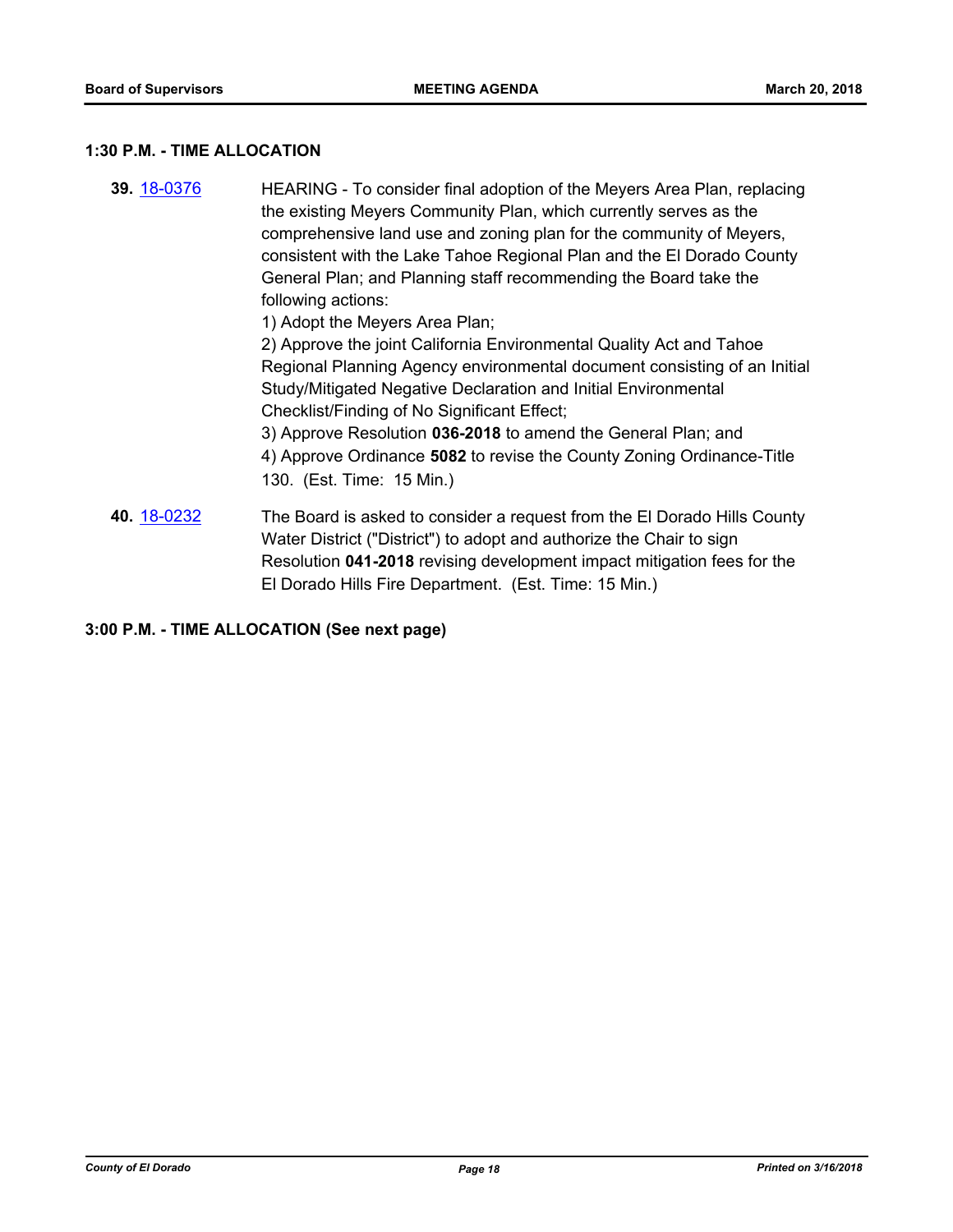| 41. <u>18-0367</u> | HEARING - To consider the Planning Commission's recommendation on<br>the Piedmont Oak Estates Project (Rezone Z12-0010/Planned                                                                                                               |
|--------------------|----------------------------------------------------------------------------------------------------------------------------------------------------------------------------------------------------------------------------------------------|
|                    | Development PD12-0002/Tentative Subdivision Map TM12-1510) on                                                                                                                                                                                |
|                    | property identified by Assessor's Parcel Numbers 051-550-40,                                                                                                                                                                                 |
|                    | 051-550-58, 051-550-48, and 051-550-51, consisting of 25.86 acres, in                                                                                                                                                                        |
|                    | the Diamond Springs area, submitted by Jim Davies and Terri Chang; and<br>staff recommending the Board take the following actions:                                                                                                           |
|                    | 1) Adopt the Mitigated Negative Declaration based on the Re-Circulated<br>Initial Study prepared by staff;                                                                                                                                   |
|                    | 2) Adopt the Mitigation Monitoring Reporting Program in accordance with<br>California Environmental Quality Act Guidelines Section 15074(d),                                                                                                 |
|                    | incorporated as Conditions of Approval;<br>3) Approve Z12-0010 rezoning portions of the following, based on the<br>Findings presented:                                                                                                       |
|                    | a) Assessor's Parcel Number 051-550-58: Approximately 5.05 acres of<br>Single Unit Residential-Planned Development to Open Space-Planned<br>Development; and approximately 0.24 acre of Single Unit                                          |
|                    | Residential-Planned Development to Community Commercial-Planned<br>Development;                                                                                                                                                              |
|                    | b) Assessor's Parcel Number 051-550-40: Approximately 1.44 acres of<br>Single Unit Residential-Planned Development to Open Space-Planned<br>Development;                                                                                     |
|                    | c) Assessor's Parcel Number 051-550-48: Approximately 0.57 acre of<br>Single Unit Residential-Planned Development to Open Space-Planned<br>Development; and                                                                                  |
|                    | d) Assessor's Parcel Number 051-550-51: Approximately 1.22 acres of<br>Single Unit Residential-Planned Development to Open Space-Planned<br>Development;                                                                                     |
|                    | 4) Approve Planned Development PD12-0002 establishing the official<br>Development Plan for Piedmont Oak Estates Subdivision based on the<br>Findings and subject to the Conditions of Approval;                                              |
|                    | 5) Approve Tentative Subdivision Map TM12-1510 consisting of 75                                                                                                                                                                              |
|                    | residential lots (20 custom and 55 clustered), one lift station lot, one road<br>lot, 12 private access lots, six open space lots, one commercial lot, and<br>seven remainder lots, based on the Findings and subject to the Conditions      |
|                    | of Approval;                                                                                                                                                                                                                                 |
|                    | 6) Approve the Design Waiver for the construction of sidewalks on both<br>sides of the road with reduced widths from 8-foot to 6-foot (along<br>Commercial area frontage) and 6-foot to 4-foot (along residential<br>subdivision);           |
|                    | 7) Delete Condition of Approval 15 and amend Conditions of Approval 18<br>and 20 as identified in the Staff Memo dated February 27, 2018; and<br>8) Adopt Ordinance 5055 for said rezone. (Supervisorial District 3) (Est.<br>Time: 45 Min.) |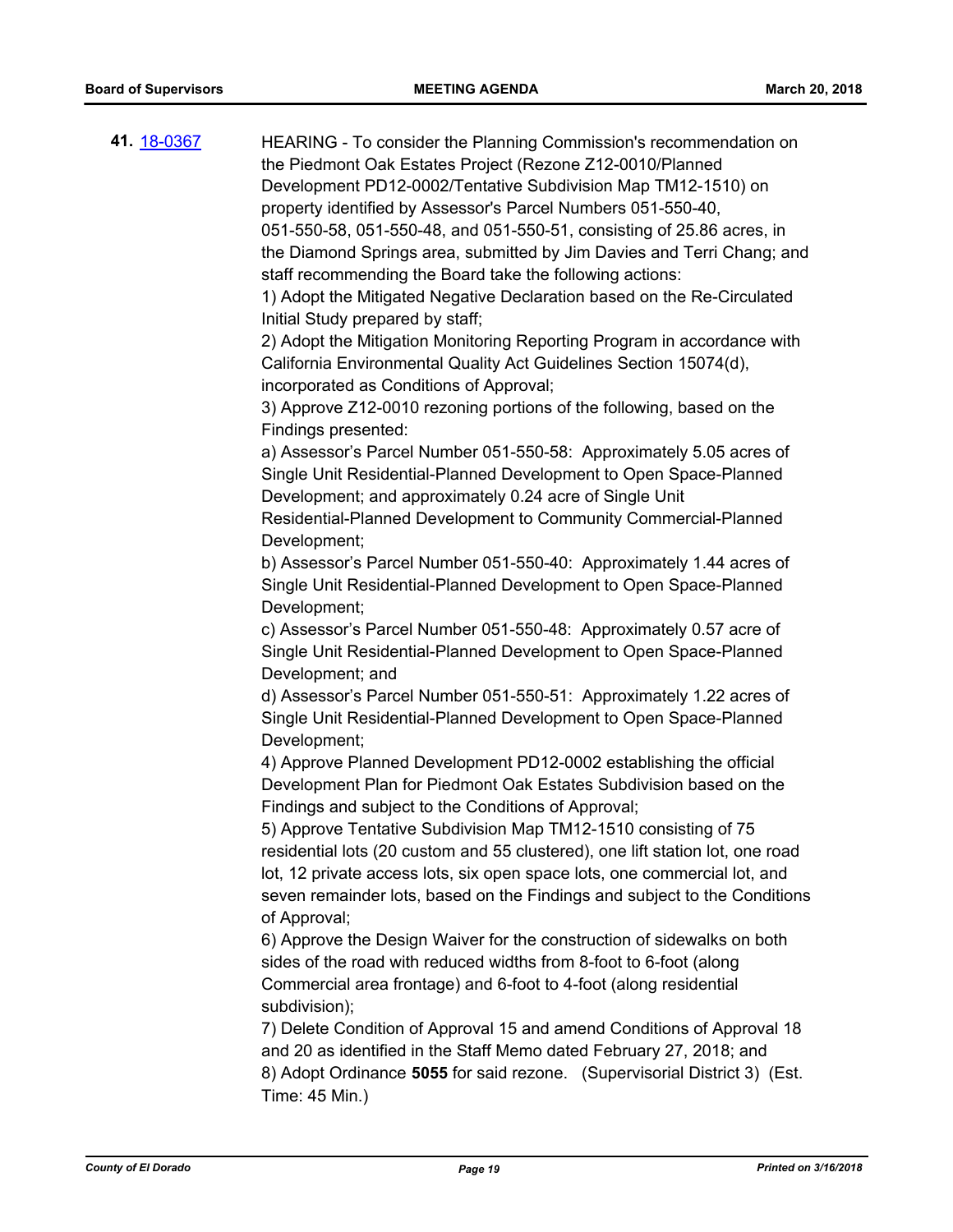## **ITEMS TO/FROM SUPERVISORS**

**CAO UPDATE**

**ADJOURNMENT**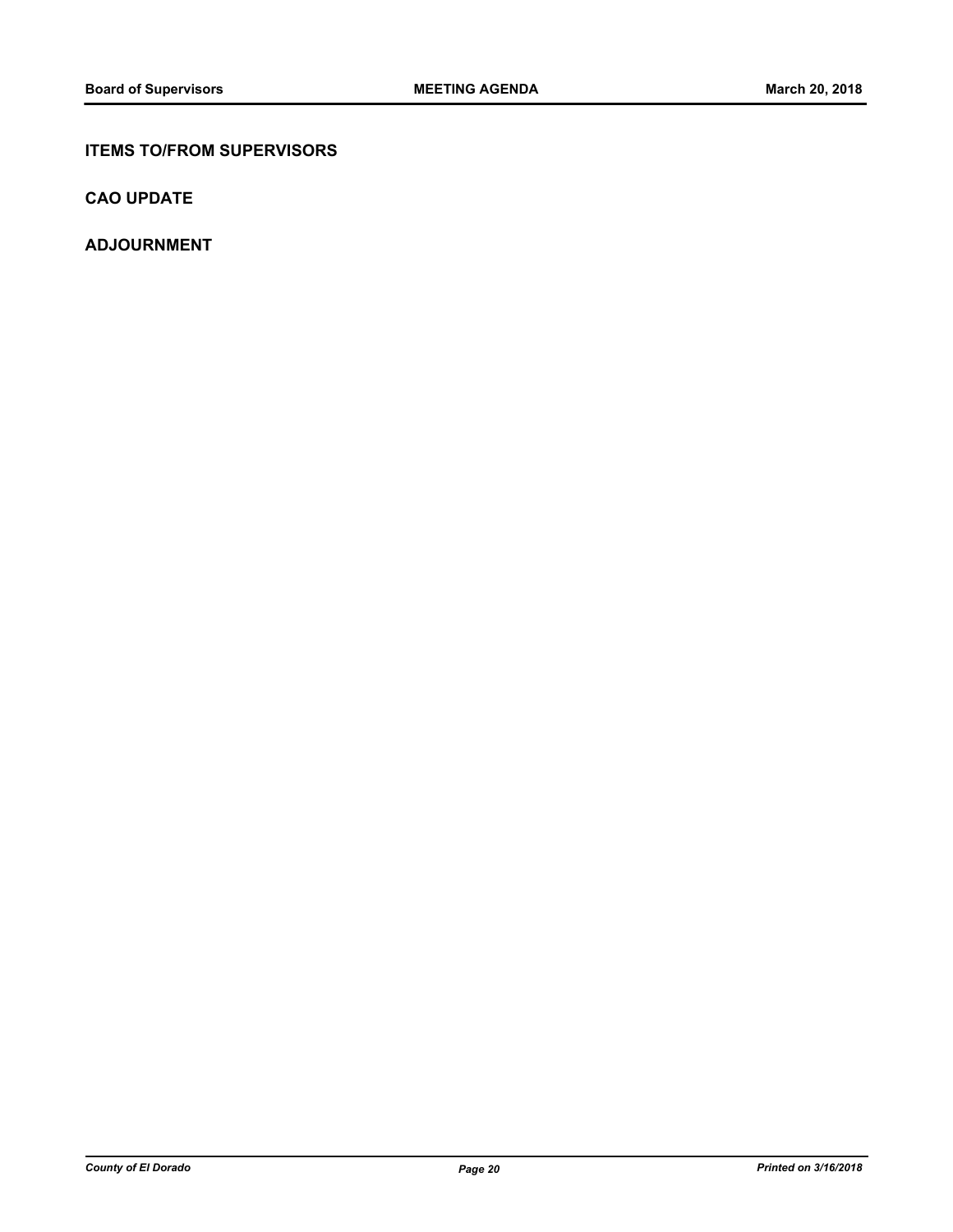#### **CLOSED SESSION**

- **42.** [18-0435](http://eldorado.legistar.com/gateway.aspx?m=l&id=/matter.aspx?key=23780) **Pursuant to Government Code Section 54956.8 Conference with Real Property Negotiator**: This body will hold a closed session to give instructions to its negotiator regarding the real property known as Assessor's Parcel Number 323-400-16-100 consisting of approximately 48 acres: 50% Betty J. Oetting as Surviving Trustee of the ARTHUR V. OETTING and BETTY J. OETTING REVOCABLE TRUST dated 4/23/2013; 50% Gary C. Oetting and Barba E. Oetting as Trustees of the OETTING FAMILY TRUST dated 1/16/2002. Instructions to El Dorado County's negotiator will concern price and terms of payment. Chief Administrative Officer, or designee, will be the negotiator on behalf of El Dorado County. The parties with whom El Dorado County's negotiator may negotiate are those parties identified above and their agents and successors. (Est. Time: 15 Min.)
- **43.** [18-0437](http://eldorado.legistar.com/gateway.aspx?m=l&id=/matter.aspx?key=23782) **Pursuant to Government Code Section 54956.9(d)(1)- Existing Litigation**. Title: Workers' Compensation Claim Settlement. Jeff Elsman v. County of El Dorado, York Risk Services Group, Inc., Claim ELAG-548628. (Est. Time: 10 Min.)
- **44.** [18-0443](http://eldorado.legistar.com/gateway.aspx?m=l&id=/matter.aspx?key=23788) **Pursuant to Government Code Section 54956.8 Conference with Real Property Negotiator**: This body will hold a closed session to give instructions to its negotiator for the acquisition of approximately 51.23 acres commonly known as Assessor's Parcel Number 109-230-12 in Cameron Park. Property owners: Scariot Family Limited Partnership and DeWolf Family Investment Limited Partnership. Instructions to El Dorado County's negotiator will concern price and terms of payment. Kyle Lassner, Department of Transportation and/or Michael Nihan, Planning Department, will be the negotiators on behalf of El Dorado County. The parties with whom El Dorado County's negotiators may negotiate are those parties identified above and their agents and successors. (Est. Time: 10 Min.)
- **45.** [18-0385](http://eldorado.legistar.com/gateway.aspx?m=l&id=/matter.aspx?key=23730) **Pursuant to Government Code Section 54957- Public Employee Performance Evaluation.** Title: Director of Information Technologies. (Est. Time: 20 Min.)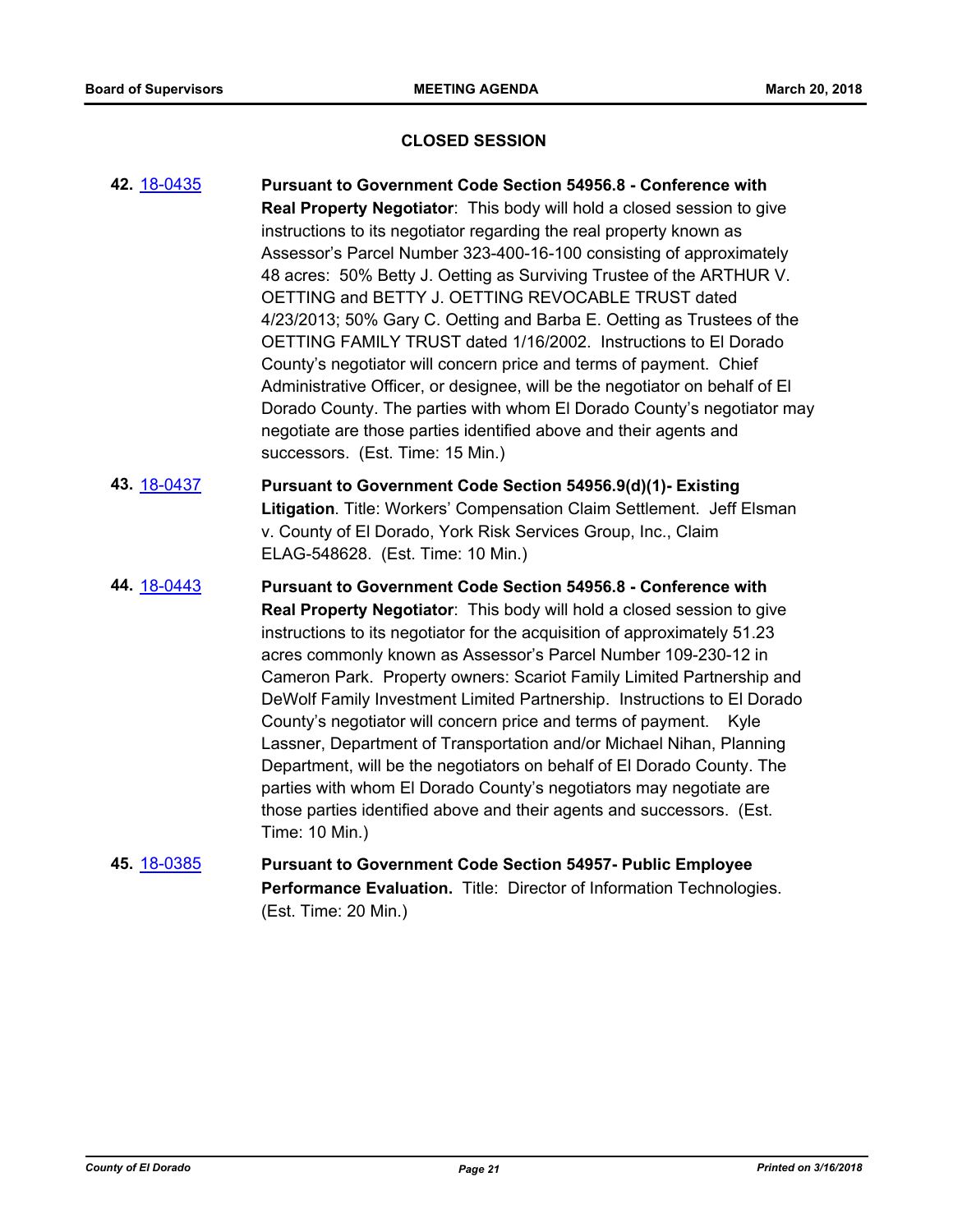On August 19, 2003, the Board adopted the following protocol: It is a requirement that all speakers, County staff and the public, when approaching the podium to make a visual presentation to the Board of Supervisors, must provide the Clerk with the appropriate number of hard copies of the presentation for Board members and the audience.

Digital Recordings of regular, Tuesday Board of Supervisors meeting are BROADCAST ON CABLE TV as follows:

West Slope - Comcast - Channel 15, Wednesday at 1:00 P.M. (day after Tuesday meeting) and Tuesday at 7:00 A.M. (One week after previous Tuesday Meeting)